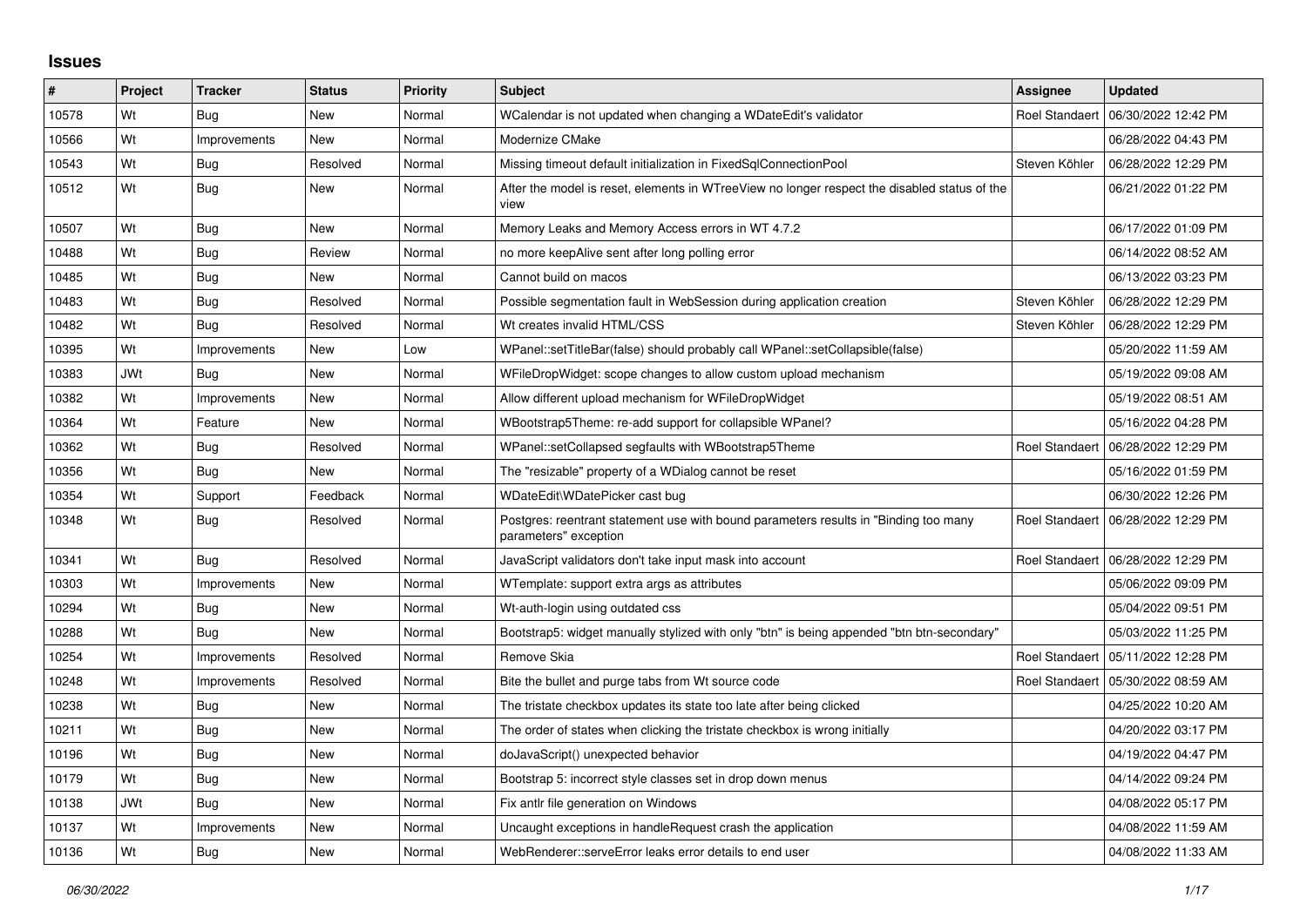| $\sharp$ | Project    | <b>Tracker</b> | <b>Status</b>     | Priority | <b>Subject</b>                                                                                    | <b>Assignee</b>     | <b>Updated</b>                       |
|----------|------------|----------------|-------------------|----------|---------------------------------------------------------------------------------------------------|---------------------|--------------------------------------|
| 10020    | Wt         | <b>Bug</b>     | New               | Normal   | Questionable setOverflow(Overflow::Hidden) in WStackedWidget (bootstrap5)                         |                     | 03/28/2022 02:07 PM                  |
| 10019    | Wt         | <b>Bug</b>     | Resolved          | Normal   | Follow up issue for issue #9922: Empty server pushes are not properly discarded                   |                     | Roel Standaert   05/11/2022 12:28 PM |
| 9939     | Wt         | Feature        | New               | Normal   | Consider exposing configuration as an API                                                         |                     | 03/16/2022 07:53 AM                  |
| 9938     | Wt         | Bug            | Review            | Normal   | Close button not displayed correctly in dialog in Bootstrap 5                                     |                     | 03/24/2022 08:58 AM                  |
| 9923     | Wt         | <b>Bug</b>     | Review            | Normal   | WFileDropWidget dropcover style added while not accepting drops                                   |                     | 03/22/2022 02:56 PM                  |
| 9881     | Wt         | Support        | New               | Normal   | Using bootstrap 5                                                                                 |                     | 03/07/2022 04:32 PM                  |
| 9864     | Wt         | Bug            | New               | Normal   | Wt::Signal doesn't properly bind to function object with 4 or more arguments                      |                     | 03/04/2022 12:06 PM                  |
| 9861     | Wt         | Feature        | Resolved          | Normal   | Build wtwithgt with Qt 6                                                                          |                     | Roel Standaert   06/28/2022 04:52 PM |
| 9836     | Wt         | Support        | New               | Normal   | WLineEdit font size                                                                               |                     | 03/01/2022 10:06 PM                  |
| 9811     | Wt         | Bug            | New               | Normal   | Run problem                                                                                       |                     | 03/07/2022 10:23 PM                  |
| 9745     | Wt         | Feature        | New               | Normal   | Dbo: LRU prepared statement cache                                                                 |                     | 02/14/2022 04:53 PM                  |
| 9728     | Wt         | <b>Bug</b>     | New               | Normal   | WSuggestionPopup may be truncated by parent widget if the parent has vertical scrollbar           |                     | 02/08/2022 02:32 PM                  |
| 9725     | Wt         | Feature        | New               | Normal   | Add manual multi-threading support                                                                |                     | 02/08/2022 11:08 PM                  |
| 9719     | Wt         | Bug            | Resolved          | Normal   | Wt AxisSliderWidget view port is no longer sync with the Chart                                    | Apivan<br>Tuntakurn | 06/28/2022 12:29 PM                  |
| 9700     | Wt         | Support        | New               | Normal   | Log Y-Axis on WCartesianChart not displaying expected tick labels                                 |                     | 02/04/2022 02:18 PM                  |
| 9689     | Wt         | Bug            | New               | High     | Auth::RegisterWidget not usable on Mobile                                                         |                     | 02/01/2022 10:14 AM                  |
| 9678     | Wt         | Bug            | New               | Normal   | Crash in Wt::Dbo if we clear a collection and add an item.                                        |                     | 02/10/2022 10:40 AM                  |
| 9644     | Wt         | <b>Bug</b>     | New               | Normal   | Chart legend formatting                                                                           |                     | 01/24/2022 12:52 PM                  |
| 9622     | Wt         | Bug            | New               | Normal   | Wrong positioning of the WPopupMenu                                                               |                     | 01/17/2022 02:57 PM                  |
| 9615     | Wt         | Bug            | New               | Normal   | Missing handling of drop event in WAbstractProxyModel and WStandardItemModel                      |                     | 01/13/2022 01:48 PM                  |
| 9596     | Wt         | <b>Bug</b>     | <b>InProgress</b> | Normal   | Possible regression with Wt Dbo floating-point precision (Postgres backend)                       |                     | Roel Standaert   03/10/2022 03:23 PM |
| 9595     | Wt         | <b>Bug</b>     | InProgress        | Normal   | Consider improvements to Wt Dbo floating-point round-trip/precision (Postgres backend)            |                     | Roel Standaert   03/10/2022 03:24 PM |
| 9590     | Wt         | Bug            | New               | Low      | Panel header looses "panel-heading" class if titleBarWidget is created manually                   |                     | 01/07/2022 06:18 PM                  |
| 9589     | Wt         | Bug            | New               | Normal   | Wt does not always show the indicator between the rows if dropping on an item is also<br>allowed. |                     | 01/25/2022 03:19 PM                  |
| 9570     | Wt         | Improvements   | New               | Low      | Remove uses of WT_CXX14 and WT_CXX14ONLY                                                          |                     | 03/10/2022 11:02 AM                  |
| 9556     | Wt         | Bug            | New               | Normal   | Cannot hide widgets with bootstrap5 d-* classes                                                   |                     | 01/01/2022 09:25 PM                  |
| 9522     | <b>JWt</b> | <b>Bug</b>     | New               | Normal   | Java Jwt documentation links are broken                                                           | Korneel<br>Dumon    | 12/17/2021 05:37 PM                  |
| 9506     | Wt         | <b>Bug</b>     | New               | Normal   | Cannot move callbacks                                                                             |                     | 12/15/2021 06:02 PM                  |
| 9493     | Wt         | Feature        | New               | Normal   | Make Wt bindable                                                                                  |                     | 12/14/2021 09:28 PM                  |
| 9467     | Wt         | Support        | New               | Normal   | Loading background                                                                                |                     | 12/08/2021 03:29 PM                  |
| 9442     | Wt         | Feature        | Review            | Normal   | Wt::Dbo::Query suggestions                                                                        |                     | 03/10/2022 02:57 PM                  |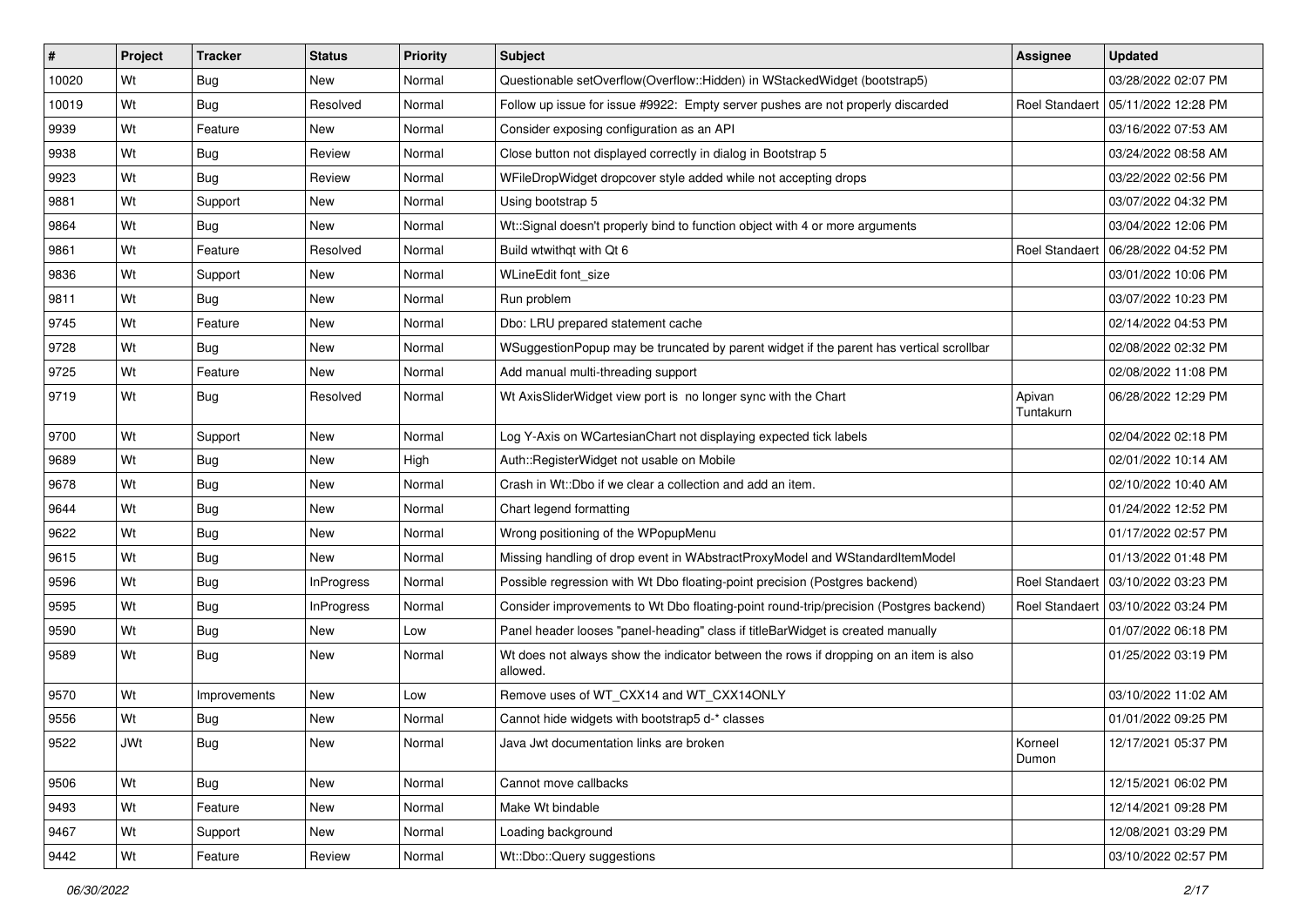| $\vert$ # | Project    | <b>Tracker</b> | <b>Status</b>     | Priority  | <b>Subject</b>                                                                     | <b>Assignee</b>  | <b>Updated</b>                       |
|-----------|------------|----------------|-------------------|-----------|------------------------------------------------------------------------------------|------------------|--------------------------------------|
| 9422      | Wt         | <b>Bug</b>     | New               | Normal    | Probable bug in Chart Axis                                                         |                  | 12/01/2021 02:47 AM                  |
| 9421      | Wt         | Support        | <b>New</b>        | Normal    | WGoogleMap addlconMarker                                                           |                  | 12/08/2021 03:35 PM                  |
| 9350      | Wt         | Improvements   | New               | Normal    | Allow for customization of Bootstrap 5 theme                                       |                  | 03/10/2022 03:22 PM                  |
| 9348      | Wt         | Feature        | New               | Low       | Using Wt for Progressive Web App (PWA) with offline capabilities                   |                  | 11/17/2021 07:07 PM                  |
| 9343      | Wt         | Improvements   | <b>New</b>        | Normal    | (How to) Add switch widget to Wt                                                   |                  | 11/16/2021 02:57 PM                  |
| 9328      | Wt         | Bug            | Review            | Normal    | Strange XHTML ToolTip positioning                                                  |                  | 03/10/2022 03:35 PM                  |
| 9295      | Wt         | Bug            | New               | Normal    | Wt::WMenuItem SetIcon not working                                                  |                  | 11/30/2021 11:27 AM                  |
| 9289      | Wt         | Bug            | New               | High      | <b>Partitioned Tables</b>                                                          |                  | 11/04/2021 11:45 PM                  |
| 9284      | Wt         | Bug            | New               | Normal    | WTableView does not layout correctly when inside a WTabWidget                      |                  | 03/09/2022 03:49 PM                  |
| 9265      | Wt         | <b>Bug</b>     | <b>New</b>        | Normal    | WBorderLayout documentation error                                                  |                  | 03/10/2022 03:23 PM                  |
| 9252      | Wt         | Bug            | New               | Normal    | Deprecated message in FontSupportPang.C build                                      | Koen Deforche    | 10/24/2021 05:57 PM                  |
| 9241      | Wt         | Improvements   | New               | Normal    | Support multiple Reply-To addresses inside Wt::Mail::Message                       |                  | 10/20/2021 04:38 PM                  |
| 9223      | Wt         | Bug            | <b>New</b>        | Immediate | dropDownButton of SplitButton is in new line if put in layout                      |                  | 12/15/2021 10:02 PM                  |
| 9207      | Wt         | Improvements   | New               | Normal    | Follow up on Bootstrap 5 theme                                                     |                  | 03/10/2022 03:25 PM                  |
| 9174      | Wt         | Bug            | <b>New</b>        | Immediate | setLayoutSizeAware blocks setOverflow(Auto)                                        |                  | 12/15/2021 10:01 PM                  |
| 9116      | JWt        | Feature        | New               | Normal    | Support long file sizes in WResource                                               | Korneel<br>Dumon | 03/11/2022 11:07 AM                  |
| 9115      | Wt         | Improvements   | <b>New</b>        | Normal    | Set the version in WBootstrapTheme C'tor                                           |                  | 10/11/2021 06:09 PM                  |
| 9107      | Wt         | Improvements   | New               | Normal    | New overloaded C'tor for Wt::Auth::PasswordVerifier                                |                  | 09/27/2021 06:23 PM                  |
| 9106      | Wt         | <b>Bug</b>     | <b>InProgress</b> | Normal    | Wt with websockets can leak WebRequests and file descriptors at session exit       | Korneel<br>Dumon | 03/10/2022 04:34 PM                  |
| 9088      | Wt         | <b>Bug</b>     | <b>New</b>        | Normal    | Http:: Message copy assignment missing                                             |                  | 09/22/2021 11:10 AM                  |
| 9078      | Wt         | <b>Bug</b>     | New               | Normal    | MySql backend c'tor dbhost parameter is passed by value instead of reference.      |                  | 09/20/2021 06:36 PM                  |
| 9076      | Wt         | Bug            | Review            | Normal    | Opening popup (calendar) of Wt::WDateEdit fails in Widgetset mode on first render. |                  | 03/10/2022 04:32 PM                  |
| 9067      | Wt         | Support        | New               | Immediate | SetCookie age                                                                      |                  | Koen Deforche   09/15/2021 02:19 PM  |
| 9063      | Wt         | Feature        | <b>New</b>        | Normal    | ClickHouse DBO Backend                                                             |                  | 09/14/2021 12:29 PM                  |
| 9055      | Wt         | <b>Bug</b>     | New               | Normal    | DB2 support                                                                        |                  | 09/09/2021 04:43 PM                  |
| 9046      | Wt         | Improvements   | New               | Normal    | WServer::post() and strand                                                         |                  | 09/08/2021 01:52 AM                  |
| 9039      | Wt         | <b>Bug</b>     | New               | Normal    | Wt::WDateTime::toLocalDateTime not working                                         |                  | 09/17/2021 12:13 PM                  |
| 9017      | JWt        | Feature        | New               | Normal    | Add SAML support to JWt Auth                                                       |                  | 03/11/2022 11:07 AM                  |
| 8893      | <b>JWt</b> | Feature        | New               | Normal    | Port Dbo forms to JWt                                                              | Loeka Rogge      | 03/11/2022 11:07 AM                  |
| 8821      | Wt         | <b>Bug</b>     | New               | Low       | Collapsed Disabled WPanel is not recognisable to be disabled                       |                  | 07/17/2021 02:11 AM                  |
| 8804      | JWt        | Bug            | New               | Low       | WMenu signal not exposed after unbinding and rebinding the Widget                  |                  | Roel Standaert   07/14/2021 10:44 AM |
| 8801      | Wt         | Improvements   | InProgress        | Normal    | Adopt a policy for the minimum version of main dependencies                        |                  | Roel Standaert   03/10/2022 03:24 PM |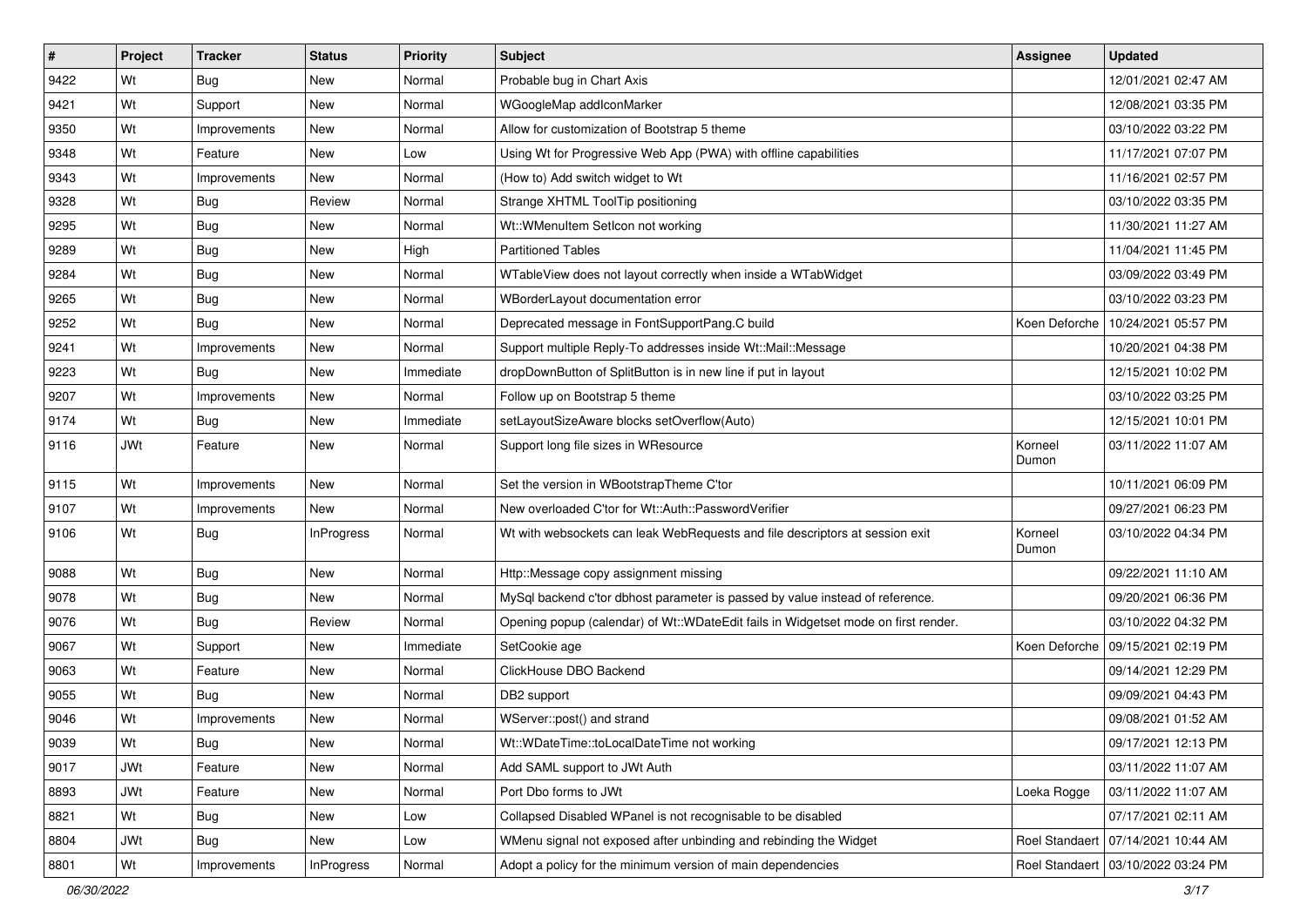| #    | Project    | <b>Tracker</b> | <b>Status</b>     | <b>Priority</b> | <b>Subject</b>                                                                                    | Assignee                    | <b>Updated</b>      |
|------|------------|----------------|-------------------|-----------------|---------------------------------------------------------------------------------------------------|-----------------------------|---------------------|
| 8781 | Wt         | Improvements   | New               | Normal          | Document that the unload event is not guaranteed                                                  |                             | 03/10/2022 03:25 PM |
| 8760 | Wt         | Bug            | Review            | Normal          | Wt::Auth: resend activation mail                                                                  |                             | 03/10/2022 03:20 PM |
| 8759 | Wt         | Feature        | <b>InProgress</b> | Normal          | Add a WDateTimeEdit                                                                               |                             | 03/10/2022 03:30 PM |
| 8757 | Wt         | Improvements   | New               | Normal          | Setting position of WDialog                                                                       |                             | 07/01/2021 10:02 AM |
| 8732 | Wt         | Support        | New               | Normal          | Continuous Plotting of Live data on WCartesianChart                                               | Korneel<br>Dumon            | 07/06/2021 05:38 PM |
| 8730 | Wt         | Bug            | New               | Normal          | Unexpected "order by (SELECT NULL)" when setting a limit                                          |                             | 07/08/2021 01:18 PM |
| 8718 | Wt         | Support        | New               | Normal          | About Wt.WT.updateDelay                                                                           |                             | 07/06/2021 05:18 PM |
| 8714 | Wt         | Bug            | New               | Normal          | Security bug: WAnchor should set rel="noopener" when opening a link that opens in a new<br>window |                             | 06/20/2021 07:36 PM |
| 8711 | Wt         | Support        | New               | Normal          | Loading Y-axis values on moving Live 2D graph using WCartesianChart                               |                             | 06/18/2021 05:15 PM |
| 8707 | Wt         | Support        | New               | Normal          | How to upload a file with javascript?                                                             |                             | 08/21/2021 11:14 PM |
| 8660 | Wt         | Improvements   | New               | Normal          | Make redirect the default OAuth method?                                                           |                             | 03/10/2022 03:26 PM |
| 8630 | Wt         | Feature        | New               | Normal          | Update DB                                                                                         |                             | 06/03/2021 11:09 AM |
| 8629 | Wt         | Improvements   | New               | Normal          | Change JavaScript minifier                                                                        |                             | 06/03/2021 10:25 AM |
| 8620 | Wt         | Feature        | <b>New</b>        | Normal          | Consider improvements to the API to prevent bugs like issue #7669                                 |                             | 06/02/2021 09:43 PM |
| 8608 | Wt         | Support        | <b>New</b>        | Normal          | Wt::Dbo: how to avoid creation of prepared statements?                                            |                             | 06/01/2021 12:42 PM |
| 8603 | Wt         | Support        | New               | Normal          | WTreeTable as widget does not render correctly                                                    | <b>Dimitrios</b><br>Sideris | 05/29/2021 03:26 PM |
| 8602 | Wt         | <b>Bug</b>     | New               | Normal          | No changed() signal when toggling a check box programmatically                                    |                             | 03/10/2022 03:27 PM |
| 8576 | Wt         | Support        | New               | Urgent          | wt application using wthttpd that is currently suffering a DDOS attack                            |                             | 05/25/2021 10:57 AM |
| 8544 | Wt         | Bug            | New               | Normal          | WFileUpload: uploaded signal never called                                                         |                             | 05/21/2021 10:43 AM |
| 8526 | Wt         | Support        | New               | Normal          | Widget example code for Constellation plot                                                        |                             | 05/19/2021 10:20 AM |
| 8508 | Wt         | Feature        | New               | Normal          | Use C++20's time zone support in std::chrono by default if supported.                             | ruben kindt                 | 09/03/2021 03:51 PM |
| 8458 | Wt         | Feature        | New               | Normal          | WKeyEvent don't give access to JavaScriptEvent jsEvent_on wt4                                     |                             | 05/21/2021 11:24 AM |
| 8434 | Wt         | Support        | New               | Normal          | The best IDE and compiler C++ for Wt development on Ubuntu                                        |                             | 05/03/2021 11:37 AM |
| 8416 | Wt         | <b>Bug</b>     | New               | Normal          | Wt crashes in ~Configuration                                                                      |                             | 04/28/2021 03:25 PM |
| 8378 | Wt         | <b>Bug</b>     | <b>InProgress</b> | Normal          | WStandardItemModel::sort doesn't work when the items are created lazily.                          |                             | 04/27/2021 09:00 PM |
| 8374 | <b>JWt</b> | <b>Bug</b>     | New               | Normal          | PDFJet unicode                                                                                    |                             | 04/19/2021 12:22 PM |
| 8366 | Wt         | Bug            | Feedback          | Normal          | Auth widget needs reload                                                                          |                             | 06/10/2021 08:43 AM |
| 8344 | Wt         | <b>Bug</b>     | New               | Low             | Missing reference in WComboBox::setModel() argument                                               |                             | 04/14/2021 02:10 PM |
| 8332 | Wt         | Bug            | New               | Normal          | Cannot compile wt 4.5.0 on raspbian                                                               |                             | 04/12/2021 08:07 PM |
| 8321 | Wt         | Feature        | New               | Normal          | Consider WResource::setChanged enhancement to invalidate stale WResource links                    |                             | 04/08/2021 05:37 PM |
| 8295 | Wt         | Feature        | New               | Normal          | Improve handling of WStringListModel methods insertString and addString                           |                             | 03/31/2021 12:17 AM |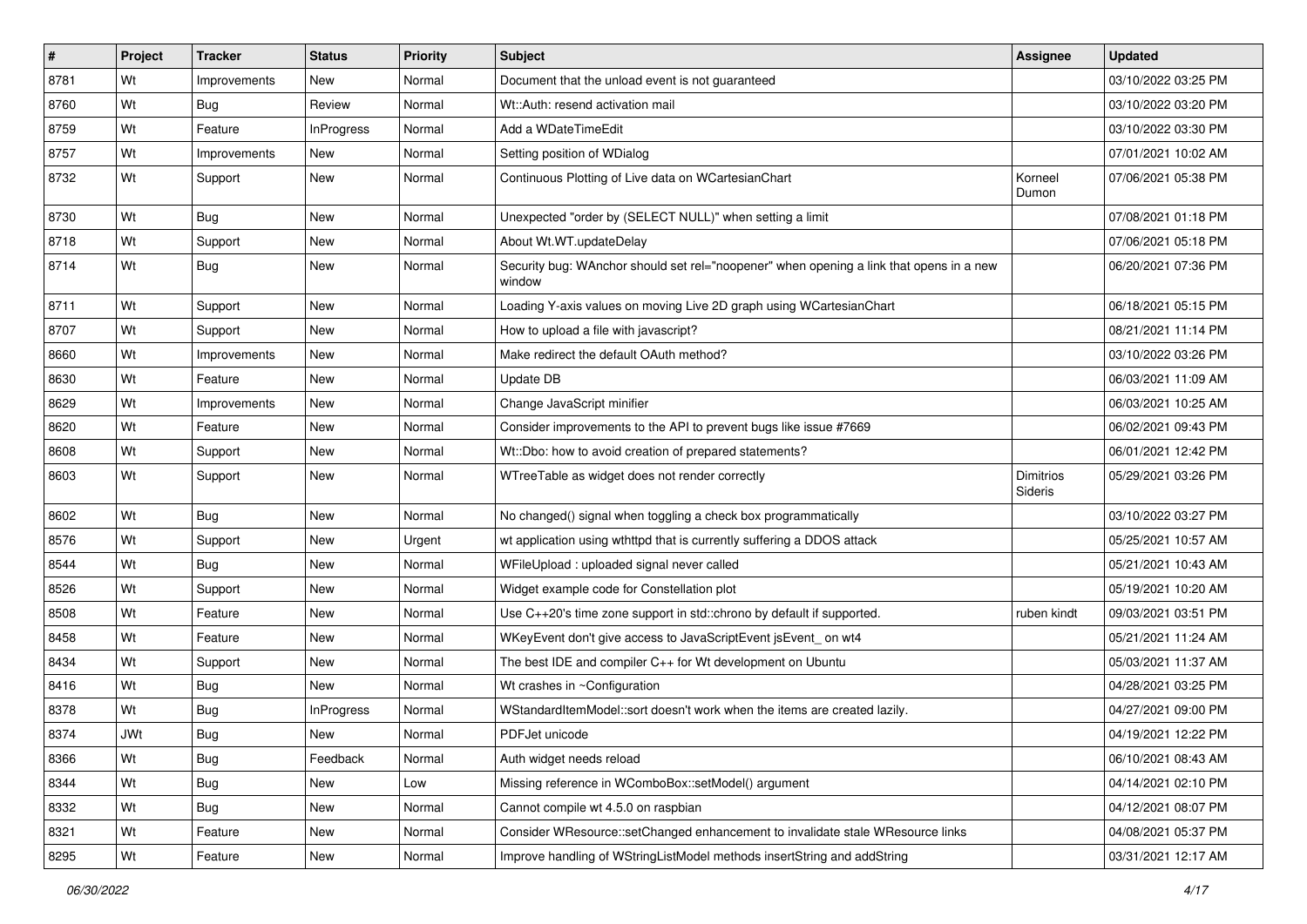| #    | Project | <b>Tracker</b> | <b>Status</b> | <b>Priority</b> | Subject                                                                                                                           | Assignee         | <b>Updated</b>                      |
|------|---------|----------------|---------------|-----------------|-----------------------------------------------------------------------------------------------------------------------------------|------------------|-------------------------------------|
| 8287 | Wt      | Feature        | <b>New</b>    | Normal          | Support Listening on UNIX Socket for HTTP Server.                                                                                 |                  | 03/27/2021 11:21 PM                 |
| 8278 | Wt      | Support        | <b>New</b>    | Normal          | Invisible widget                                                                                                                  |                  | 03/31/2021 12:50 PM                 |
| 8264 | Wt      | <b>Bug</b>     | <b>New</b>    | Immediate       | SetLocal changes combobox selection                                                                                               |                  | Koen Deforche   03/24/2021 07:54 AM |
| 8213 | Wt      | <b>Bug</b>     | <b>New</b>    | Normal          | The result of the function WTreeView::scrollTo is wrong if any parent of the element is<br>collapsed.                             |                  | 03/17/2021 03:38 PM                 |
| 8201 | Wt      | Bug            | <b>New</b>    | Normal          | Buy Here Pay Here Dealership We Can Help Auto Chicago                                                                             |                  | 03/12/2021 09:00 PM                 |
| 8200 | Wt      | Support        | <b>New</b>    | Normal          | Question: WText inline image without UnsafeXHTML?                                                                                 |                  | 03/25/2021 12:14 PM                 |
| 8193 | Wt      | <b>Bug</b>     | <b>New</b>    | Normal          | WTableView headers layout broken without JS                                                                                       |                  | 03/11/2021 10:21 AM                 |
| 8158 | Wt      | Support        | <b>New</b>    | Normal          | WT application initialization in HTML file                                                                                        |                  | 03/02/2021 05:48 AM                 |
| 8157 | Wt      | <b>Bug</b>     | <b>New</b>    | Normal          | Message box initiated in embedded widget can't show icon                                                                          |                  | 02/27/2021 06:37 AM                 |
| 8156 | Wt      | Bug            | <b>New</b>    | Normal          | X-Frame-Option=SAMEORIGIN doesn't let my application be visualized inside iframe                                                  |                  | 10/20/2021 11:36 AM                 |
| 8151 | Wt      | Support        | <b>New</b>    | Normal          | <b>XMLHttpRequest error</b>                                                                                                       |                  | 03/02/2021 09:06 AM                 |
| 8136 | Wt      | Bug            | <b>New</b>    | High            | Session Timeout because of chromes "Throttle Javascript timers in background."                                                    |                  | 02/25/2021 10:08 AM                 |
| 8108 | Wt      | Support        | <b>New</b>    | Normal          | Embedded widget                                                                                                                   |                  | 02/26/2021 05:26 AM                 |
| 8093 | Wt      | <b>Bug</b>     | <b>New</b>    | Normal          | WCartesianChart portrait size do not show the bottom axis.                                                                        |                  | 02/18/2021 10:22 AM                 |
| 8051 | Wt      | <b>Bug</b>     | <b>New</b>    | High            | WCartesianChart bad styled pdf print                                                                                              |                  | 03/10/2021 02:46 PM                 |
| 8005 | Wt      | Feature        | <b>New</b>    | Normal          | Custom Query in DBO                                                                                                               | Korneel<br>Dumon | 01/28/2021 10:18 AM                 |
| 8002 | Wt      | Bug            | <b>New</b>    | Normal          | WServer shutting down when setting breakpoint in XCode                                                                            |                  | 01/28/2021 08:26 AM                 |
| 8000 | Wt      | Feature        | <b>New</b>    | Normal          | Use XML parser for WTemplate rendering instead of simple text subsitution                                                         |                  | 02/04/2021 05:32 PM                 |
| 7992 | Wt      | Feature        | <b>New</b>    | Normal          | Ability to get/set image encoding or implementation dependent properties for<br>WRasterImage?                                     |                  | 01/20/2021 03:54 PM                 |
| 7986 | Wt      | Feature        | <b>New</b>    | Normal          | Consider optimizing updates by only changing changed form values?                                                                 | ruben kindt      | 09/14/2021 09:45 AM                 |
| 7976 | Wt      | Support        | <b>New</b>    | Normal          | WAbstractItemView and Drag and Drop                                                                                               |                  | 01/19/2021 11:52 AM                 |
| 7974 | Wt      | <b>Bug</b>     | New           | Normal          | WPopupMenu gets cut off at layout-boundaries/scrollbars                                                                           |                  | 01/24/2022 03:37 PM                 |
| 7970 | Wt      | <b>Bug</b>     | New           | Normal          | wthttp server may terminate after uncaught exception                                                                              |                  | 01/11/2021 08:43 PM                 |
| 7958 | Wt      | <b>Bug</b>     | <b>New</b>    | Normal          | When progressive bootstrap is enabled, setting a WContainerWidget's tag name to "form"<br>causes it to be skipped in the DOM tree |                  | 01/06/2021 02:19 PM                 |
| 7943 | Wt      | Feature        | <b>New</b>    | Normal          | std::string_view support                                                                                                          |                  | 09/14/2021 12:43 PM                 |
| 7937 | Wt      | Support        | Feedback      | Normal          | Installing Wt on Windows with MSYS2                                                                                               |                  | 12/27/2020 02:55 PM                 |
| 7917 | Wt      | Bug            | New           | Normal          | Wt internal error; code:undefined, description: Cannot read property 'ClassName' of null                                          |                  | 12/15/2020 02:23 PM                 |
| 7915 | Wt      | Bug            | New           | Normal          | memory leak in WCartesianChart (wt3.7.0)                                                                                          |                  | 12/15/2020 03:14 PM                 |
| 7910 | Wt      | Support        | New           | Low             | Pointing to CSS file : absolute path is ignored                                                                                   |                  | 12/12/2020 08:51 PM                 |
| 7903 | Wt      | Bug            | New           | Normal          | Drag and drop between two views can throw.                                                                                        |                  | 12/08/2020 08:23 AM                 |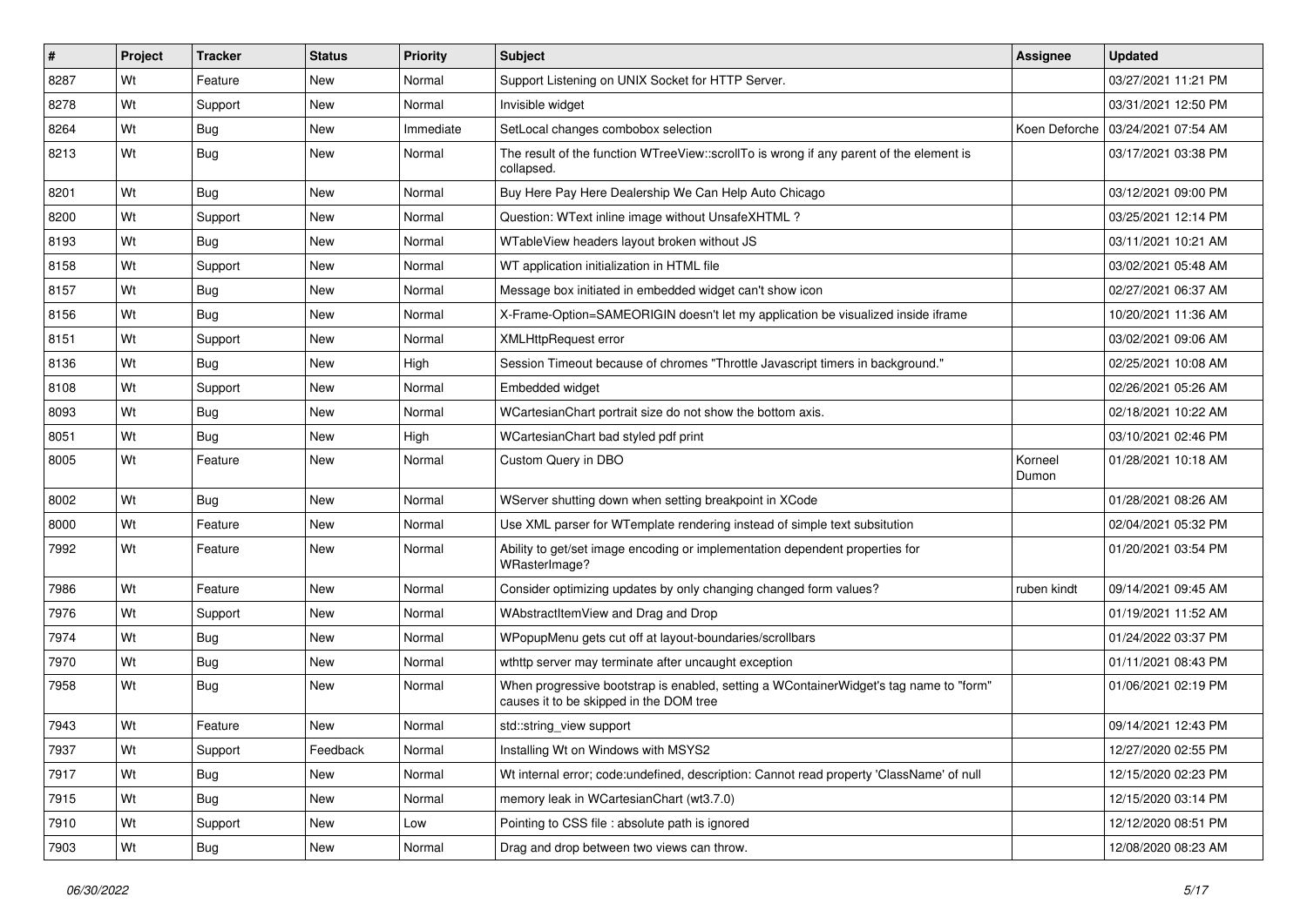| #    | Project | <b>Tracker</b> | <b>Status</b> | Priority | <b>Subject</b>                                                                                                  | <b>Assignee</b>  | <b>Updated</b>                       |
|------|---------|----------------|---------------|----------|-----------------------------------------------------------------------------------------------------------------|------------------|--------------------------------------|
| 7898 | Wt      | <b>Bug</b>     | New           | Low      | Thread sanitizer reports race on JSlot::nextFid_ (and will likely report one in WObject as<br>well: nextObjId ) |                  | 12/07/2020 03:39 PM                  |
| 7897 | Wt      | <b>Bug</b>     | New           | Normal   | Log axis scale maps value 0 to minimum of axis                                                                  |                  | 12/07/2020 01:21 PM                  |
| 7894 | Wt      | Feature        | New           | Normal   | Add more HTML5 input types                                                                                      |                  | 12/07/2020 01:32 PM                  |
| 7890 | Wt      | Support        | <b>New</b>    | Normal   | WTreeView and Drag and Drop                                                                                     |                  | 12/04/2020 11:12 AM                  |
| 7888 | Wt      | <b>Bug</b>     | New           | Normal   | WStringListModel::setItemData works not correct                                                                 |                  | 12/03/2020 03:26 PM                  |
| 7881 | Wt      | Bug            | New           | Normal   | Modal dialog, which should be inaccessible in parallel, is getting nested                                       |                  | 01/05/2021 05:58 PM                  |
| 7871 | Wt      | <b>Bug</b>     | New           | Normal   | stuck "Loading" indication                                                                                      |                  | 11/24/2020 10:38 PM                  |
| 7856 | Wt      | <b>Bug</b>     | New           | Normal   | Native WSIider not working on progressive bootstrap                                                             |                  | 11/13/2020 10:34 AM                  |
| 7814 | Wt      | Feature        | Review        | Normal   | Consider supporting SameSite attribute on cookies                                                               |                  | 03/10/2022 03:32 PM                  |
| 7810 | Wt      | Bug            | New           | Normal   | measureText() not accurate                                                                                      |                  | 10/31/2020 07:09 PM                  |
| 7800 | Wt      | Bug            | New           | Normal   | WCartesianChart renders barseries over axis                                                                     |                  | 12/03/2020 02:59 PM                  |
| 7794 | Wt      | Bug            | <b>New</b>    | Normal   | WProgressBar can generate invalid HTML code.                                                                    |                  | 10/22/2020 03:21 PM                  |
| 7790 | Wt      | <b>Bug</b>     | New           | Normal   | WidentityProxyModel does not forward a call of sort method to the source model.                                 |                  | 10/20/2020 04:11 PM                  |
| 7788 | Wt      | <b>Bug</b>     | New           | Normal   | Signal with big string does not trigger the fallback function                                                   |                  | 10/30/2020 09:52 AM                  |
| 7787 | Wt      | <b>Bug</b>     | New           | Normal   | WContainer setLayout calls overriden clear()                                                                    |                  | 10/17/2020 05:14 PM                  |
| 7786 | Wt      | Feature        | New           | Normal   | WStandardItemModel::insertRow returns void instead of WStandardItem*                                            |                  | 10/21/2020 12:44 PM                  |
| 7785 | Wt      | Feature        | <b>New</b>    | Normal   | "key" property support                                                                                          |                  | 10/16/2020 04:31 PM                  |
| 7769 | Wt      | <b>Bug</b>     | New           | Normal   | Mandelbrot example not working on Ubuntu                                                                        |                  | 10/28/2020 04:42 PM                  |
| 7757 | Wt      | Support        | New           | Normal   | WebSession [error] "Wt: fatal error: Script id mismatch"                                                        |                  | 10/09/2020 08:59 AM                  |
| 7756 | Wt      | Bug            | New           | Normal   | WLayout with JavaScript implementaion does not receive size change event if the trigger<br>was WTextArea.       |                  | 10/20/2020 03:41 PM                  |
| 7748 | Wt      | Bug            | <b>New</b>    | Normal   | WStringListModel does not support restoring of raw indexes.                                                     |                  | 10/06/2020 02:47 PM                  |
| 7740 | Wt      | Support        | New           | Normal   | setValueStyleClass has no visual effect                                                                         | Korneel<br>Dumon | 04/13/2021 12:16 PM                  |
| 7710 | Wt      | Support        | <b>New</b>    | Normal   | Continuations and WResource lifespan                                                                            |                  | 09/11/2020 11:09 AM                  |
| 7709 | Wt      | Feature        | New           | Normal   | <b>Add Cursors</b>                                                                                              |                  | 09/08/2020 02:43 PM                  |
| 7707 | Wt      | Bug            | New           | Low      | Toggling visibility for WTreeView on column 0 breaks webserver                                                  |                  | 09/15/2020 10:52 AM                  |
| 7703 | Wt      | Bug            | New           | Urgent   | Issue with wt-4.4.0 WStackedWidget/Help needed                                                                  |                  | 09/04/2020 08:24 PM                  |
| 7687 | Wt      | <b>Bug</b>     | Feedback      | Normal   | OIDC example not redirecting to authorization endpoint with Javascript enabled                                  |                  | Roel Standaert   06/22/2021 10:21 AM |
| 7645 | Wt      | Bug            | New           | Normal   | Inconsistencies with anchor text selection and inclusion in tab chain                                           |                  | 03/10/2022 03:28 PM                  |
| 7602 | Wt      | Feature        | New           | Normal   | Add support for Dbo backend SQLite encryption using SQLCipher                                                   |                  | 11/04/2020 04:12 PM                  |
| 7600 | Wt      | Bug            | Feedback      | Normal   | WFileUpload Fails with Large Files                                                                              |                  | 06/24/2020 02:14 PM                  |
| 7598 | Wt      | Feature        | New           | Normal   | Consider providing independent weakSessionIds to identify private WResource URLs                                |                  | 06/02/2021 09:45 PM                  |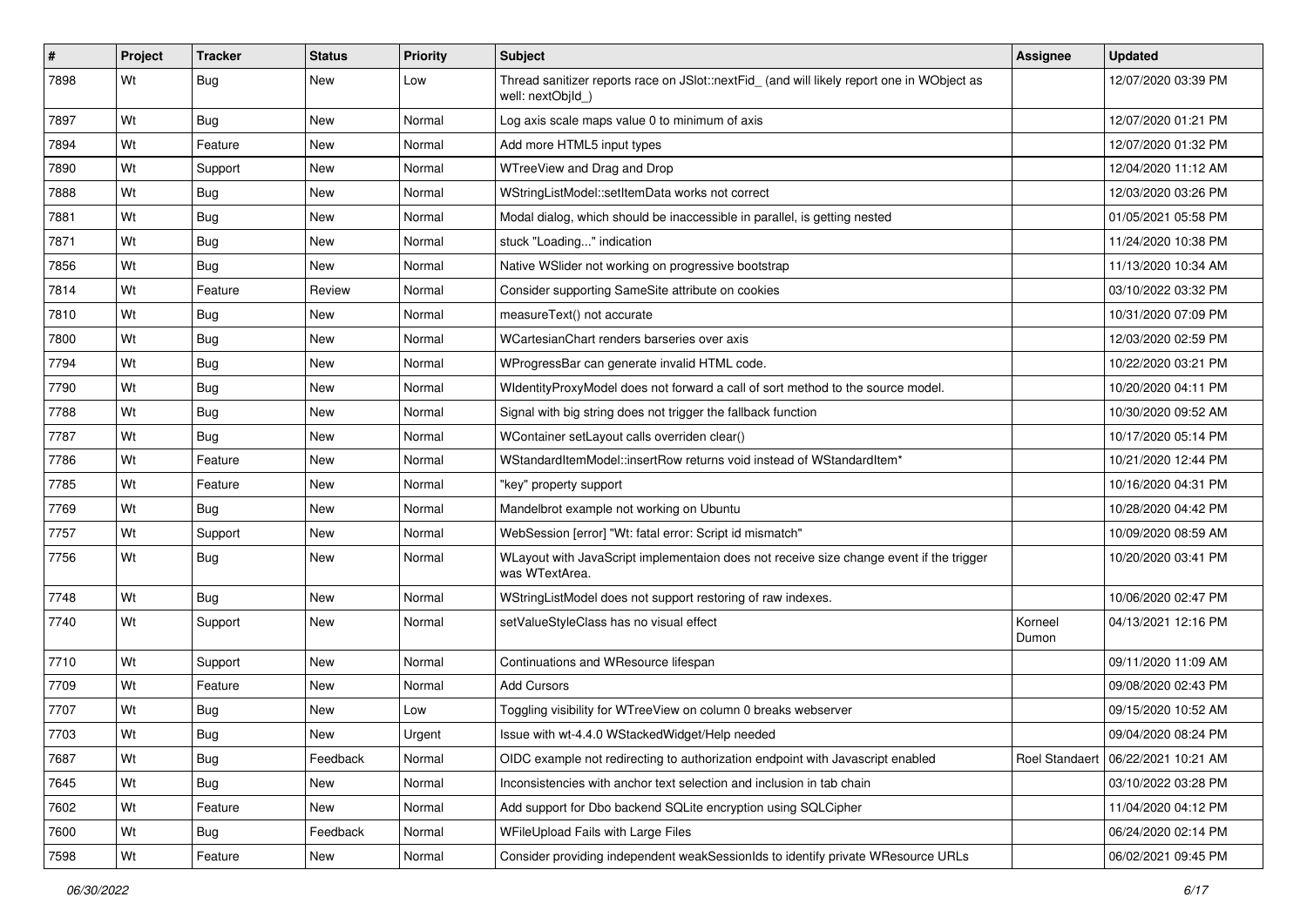| ∦    | Project | <b>Tracker</b> | <b>Status</b>     | <b>Priority</b> | Subject                                                                                                                                              | Assignee      | <b>Updated</b>      |
|------|---------|----------------|-------------------|-----------------|------------------------------------------------------------------------------------------------------------------------------------------------------|---------------|---------------------|
| 7596 | Wt      | <b>Bug</b>     | New               | Low             | WWebWidget::domElementType() pure virtual not in documentation                                                                                       |               | 06/05/2020 05:56 PM |
| 7593 | Wt      | Support        | <b>New</b>        | Normal          | ERR NETWORK CHANGED error                                                                                                                            |               | 06/04/2020 10:04 AM |
| 7581 | Wt      | Feature        | New               | Normal          | isapi mode and internal path                                                                                                                         |               | 05/25/2020 12:46 PM |
| 7579 | Wt      | <b>Bug</b>     | New               | Urgent          | Payal Rest API                                                                                                                                       |               | 05/22/2020 11:50 PM |
| 7550 | Wt      | Bug            | <b>InProgress</b> | Normal          | WGridLayout does not work inside of WStackedWidget                                                                                                   | Koen Deforche | 05/11/2020 01:34 PM |
| 7528 | Wt      | Feature        | New               | Low             | <b>Official Forward Declaration Support</b>                                                                                                          |               | 07/21/2021 04:24 AM |
| 7516 | Wt      | Bug            | New               | Normal          | Calling WMenu::select(nullptr) from internalPathChanged event handler ends with<br>SIGSEGV (endless recursion)                                       |               | 04/08/2020 06:02 PM |
| 7514 | Wt      | <b>Bug</b>     | New               | High            | Interactive charts does not work with progressive bootstrap enabled                                                                                  |               | 04/08/2020 11:42 AM |
| 7512 | Wt      | Bug            | New               | Normal          | Auth Widget is leaking information about existing users                                                                                              |               | 04/07/2020 02:52 PM |
| 7503 | Wt      | Feature        | New               | Normal          | Support for Forwarded header when determining client address.                                                                                        |               | 03/24/2020 05:09 PM |
| 7481 | Wt      | Bug            | New               | Normal          | Having a long running command with a processEvents() call in it together with a timer can<br>result in clicked events being processed too many times |               | 03/05/2020 11:25 AM |
| 7479 | Wt      | Bug            | New               | Normal          | WResource Multipart Request - Error parsing CGI request                                                                                              |               | 03/04/2020 06:19 PM |
| 7478 | Wt      | Bug            | New               | Normal          | Editing column in wtableview                                                                                                                         |               | 02/28/2020 10:04 PM |
| 7477 | Wt      | Bug            | <b>New</b>        | Normal          | Wt Axis zoomRangeChanged won't fire when adding/removing a series                                                                                    |               | 02/27/2020 11:32 AM |
| 7465 | Wt      | Feature        | New               | Normal          | HTTP status code: 429 Too Many Requests (RFC 6585)                                                                                                   |               | 03/03/2020 07:29 PM |
| 7464 | Wt      | Support        | New               | Normal          | Apache2 mod fcgid internal path                                                                                                                      |               | 02/24/2020 02:39 PM |
| 7454 | Wt      | Support        | New               | Normal          | Popup in layout-based design                                                                                                                         |               | 04/01/2020 11:30 AM |
| 7450 | Wt      | Feature        | New               | Normal          | Allow for the filesystem implementation to be switched to std::filesystem                                                                            |               | 02/10/2020 02:19 PM |
| 7440 | Wt      | Bug            | <b>New</b>        | Normal          | WTimer results in excessive browser CPU and memory usage when connection is lost                                                                     |               | 02/05/2020 09:57 AM |
| 7426 | Wt      | Support        | New               | Normal          | Wt::Response::createContinuation() with streaming                                                                                                    |               | 02/04/2020 06:38 PM |
| 7424 | Wt      | Bug            | New               | Normal          | WContainerWidget::setContentAlignment() has no effect when item is hidden                                                                            |               | 01/27/2020 10:24 AM |
| 7417 | Wt      | Feature        | Review            | Normal          | HiDPI canvas for WPaintedWidget                                                                                                                      |               | 03/25/2022 03:29 PM |
| 7401 | Wt      | Bug            | New               | Normal          | removal of ' <meta content="noindex, nofollow" name="robots"/> '                                                                                     |               | 01/16/2020 05:27 PM |
| 7396 | Wt      | Bug            | New               | Normal          | WTreeView not working when hidden during construction                                                                                                |               | 01/30/2020 05:13 PM |
| 7389 | Wt      | Feature        | New               | Low             | WTable: support <caption></caption>                                                                                                                  |               | 01/03/2020 11:20 AM |
| 7385 | Wt      | Feature        | New               | Normal          | More Dynamic Paths                                                                                                                                   |               | 01/06/2020 05:17 PM |
| 7373 | Wt      | Support        | New               | Normal          | SEH Exception on Wt:DBO rollback                                                                                                                     |               | 01/08/2020 10:31 AM |
| 7367 | Wt      | Bug            | New               | Normal          | Validators: delay validation until user has entered something                                                                                        |               | 12/12/2019 03:48 PM |
| 7363 | Wt      | Feature        | New               | Low             | Access to Mail::Message::attachments()                                                                                                               |               | 04/06/2020 09:30 PM |
| 7351 | Wt      | Feature        | New               | Low             | Give Date Edit alternative calendar                                                                                                                  |               | 01/30/2020 12:44 PM |
| 7349 | Wt      | Feature        | New               | Normal          | Add WebGL 2.0 support (Equivalent to OpenGL ES 3) to WGLWidget                                                                                       |               | 12/05/2019 04:52 PM |
| 7346 | Wt      | Support        | Feedback          | Normal          | Using WStandardItemModel and getting error: Wt internal error: Unexpected token: '-'                                                                 |               | 02/06/2020 05:50 PM |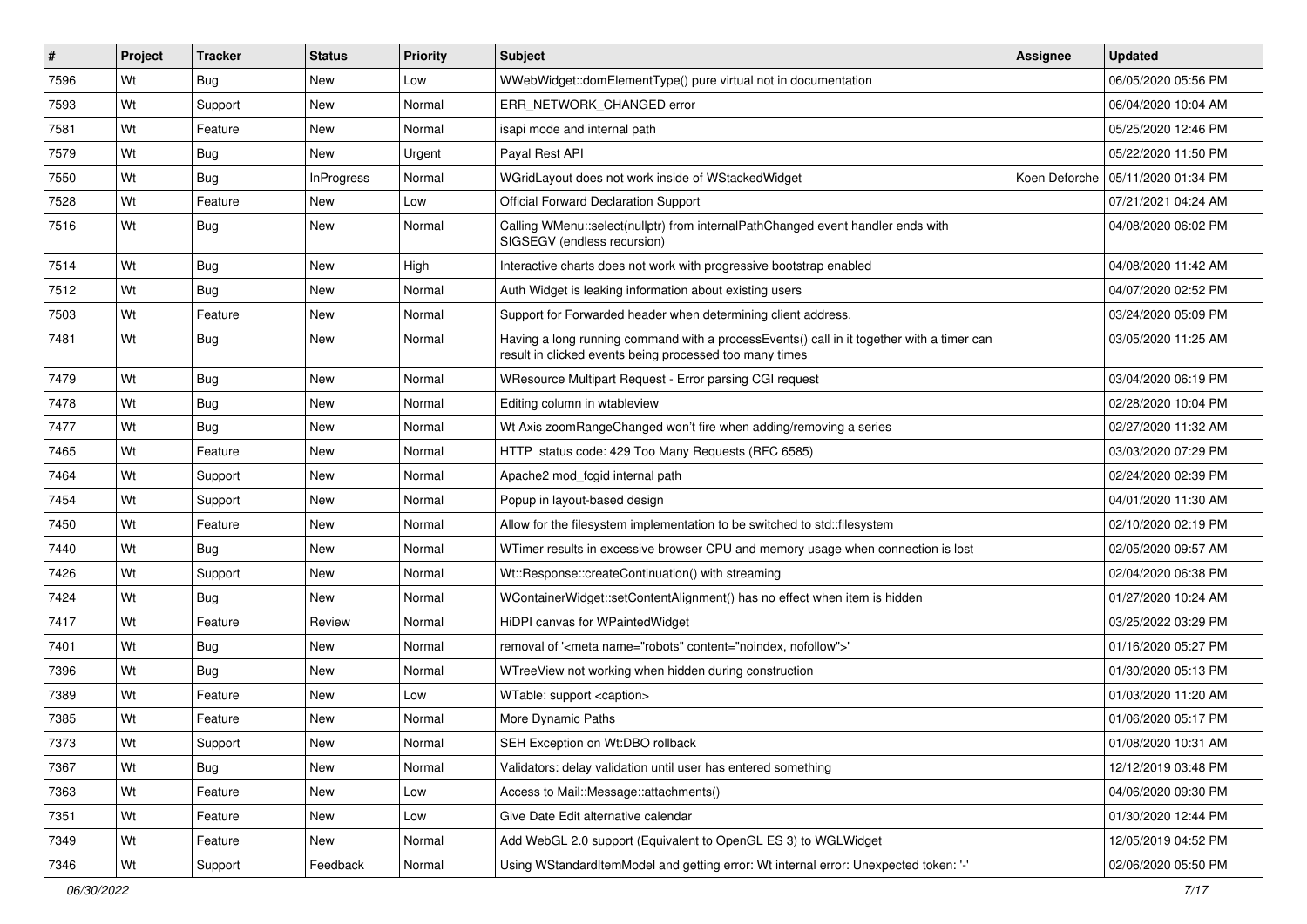| #    | Project | <b>Tracker</b> | <b>Status</b>     | <b>Priority</b> | Subject                                                                                                  | Assignee       | <b>Updated</b>                       |
|------|---------|----------------|-------------------|-----------------|----------------------------------------------------------------------------------------------------------|----------------|--------------------------------------|
| 7314 | Wt      | Support        | New               | High            | Worker-Thread-Warning: "Wt: attach Thread(): no thread is holding this application's lock?"              |                | 11/07/2019 12:48 PM                  |
| 7295 | Wt      | <b>Bug</b>     | <b>New</b>        | Low             | WFileUpload is nearly always unresponsive when app is linked to wtfcgi                                   |                | 10/25/2019 12:16 AM                  |
| 7292 | Wt      | <b>Bug</b>     | New               | Normal          | Refresh token and access type                                                                            |                | 10/28/2019 06:44 PM                  |
| 7281 | Wt      | <b>Bug</b>     | <b>New</b>        | Normal          | WFileUpload keeps previously applied styling when enableAjax() is called                                 |                | 10/14/2019 01:36 PM                  |
| 7279 | Wt      | Feature        | <b>InProgress</b> | Normal          | WLineEdit add support for HTML5 email type                                                               |                | 06/29/2022 11:15 AM                  |
| 7278 | Wt      | Feature        | New               | Normal          | WFileUpload get selected file(s)                                                                         |                | 10/15/2019 11:10 AM                  |
| 7275 | Wt      | Bug            | Feedback          | Normal          | WDateTime + Dbo bug                                                                                      |                | 10/15/2019 01:09 PM                  |
| 7274 | Wt      | Bug            | Feedback          | Normal          | Dialog inconsistency                                                                                     |                | 01/26/2021 05:59 AM                  |
| 7268 | Wt      | Bug            | Feedback          | Normal          | Session timeout issues                                                                                   |                | 10/04/2019 02:59 PM                  |
| 7260 | Wt      | Bug            | Confirmed         | Normal          | WStandardItemModel::removeRows ajaxMode() assertion fail after upgrading to 3.4.1                        |                | 09/27/2019 10:45 AM                  |
| 7235 | Wt      | <b>Bug</b>     | Feedback          | High            | JavaScript error - exception_description: Not enough storage is available to complete this<br>operation. |                | 09/26/2019 03:56 PM                  |
| 7230 | Wt      | Bug            | Confirmed         | Normal          | Wt4, WVBoxLayout->setResizable not working, children not visible                                         |                | 09/12/2019 11:51 AM                  |
| 7228 | Wt      | Feature        | <b>InProgress</b> | Normal          | Mobile Usability for TimeEdit & DateEdit                                                                 | Roel Standaert | 06/29/2022 02:03 PM                  |
| 7197 | Wt      | Bug            | <b>New</b>        | Low             | WSpinBox/WDoubleSpinBox valueChanged() is not emitted when connected after the<br>spinbox is rendered    |                | 08/14/2019 12:57 PM                  |
| 7196 | Wt      | Bug            | <b>New</b>        | Normal          | Pango 1.44 deprecation warnings                                                                          |                | 08/14/2019 12:30 PM                  |
| 7187 | Wt      | Bug            | Feedback          | Normal          | contents of WTabWidget not stretching in height                                                          |                | 09/09/2019 09:54 PM                  |
| 7168 | Wt      | Feature        | <b>New</b>        | Normal          | Access to authorization token                                                                            |                | 08/04/2019 09:00 PM                  |
| 7144 | Wt      | <b>Bug</b>     | New               | Normal          | WTreeNode: Wether child-node is selectable depends on parent-node                                        |                | 07/18/2019 01:42 PM                  |
| 7142 | Wt      | Support        | <b>New</b>        | Normal          | WStringListModel updated in slot does not work as expected                                               |                | 07/18/2019 09:53 AM                  |
| 7124 | Wt      | Support        | Feedback          | Normal          | Wt Bad Allocation messages, how can I prevent these?                                                     |                | 08/05/2019 12:49 PM                  |
| 7093 | Wt      | <b>Bug</b>     | Feedback          | Normal          | Deadlock when chaining http-requests                                                                     |                | 07/07/2020 05:18 PM                  |
| 7082 | Wt      | <b>Bug</b>     | <b>InProgress</b> | Normal          | Regression WStackedWidget in layout with overflow can lose scrollbar on animated<br>transition           |                | Koen Deforche   06/13/2019 12:31 PM  |
| 7054 | Wt      | Bug            | <b>InProgress</b> | Normal          | WTableView can lose synchronization during resize and display "Loading" when data is<br>available        |                | Roel Standaert   05/31/2019 09:51 AM |
| 7040 | Wt      | <b>Bug</b>     | New               | Normal          | Generated javascript can execute out-of-sequence due to a timing issue with require()                    |                | 05/12/2019 05:29 PM                  |
| 7035 | Wt      | Bug            | New               | Normal          | Wt.js can generate requests that exceed server defaults                                                  |                | 05/03/2019 05:27 PM                  |
| 7020 | Wt      | <b>Bug</b>     | New               | Normal          | Wt progress bar disable style                                                                            |                | 08/05/2019 12:46 PM                  |
| 7010 | Wt      | Support        | New               | Normal          | WTreeView                                                                                                |                | 04/22/2019 09:46 AM                  |
| 7009 | Wt      | Bug            | New               | Normal          | WPopupMenu destruction when inside a WMenuItem                                                           |                | 01/08/2021 01:06 PM                  |
| 7001 | Wt      | <b>Bug</b>     | New               | Low             | wt-4 build issue on new ubuntu 18.04                                                                     |                | 04/13/2019 01:26 PM                  |
| 6887 | Wt      | Bug            | New               | Normal          | WVideo on iphone inconsistencies                                                                         |                | 02/08/2019 10:09 AM                  |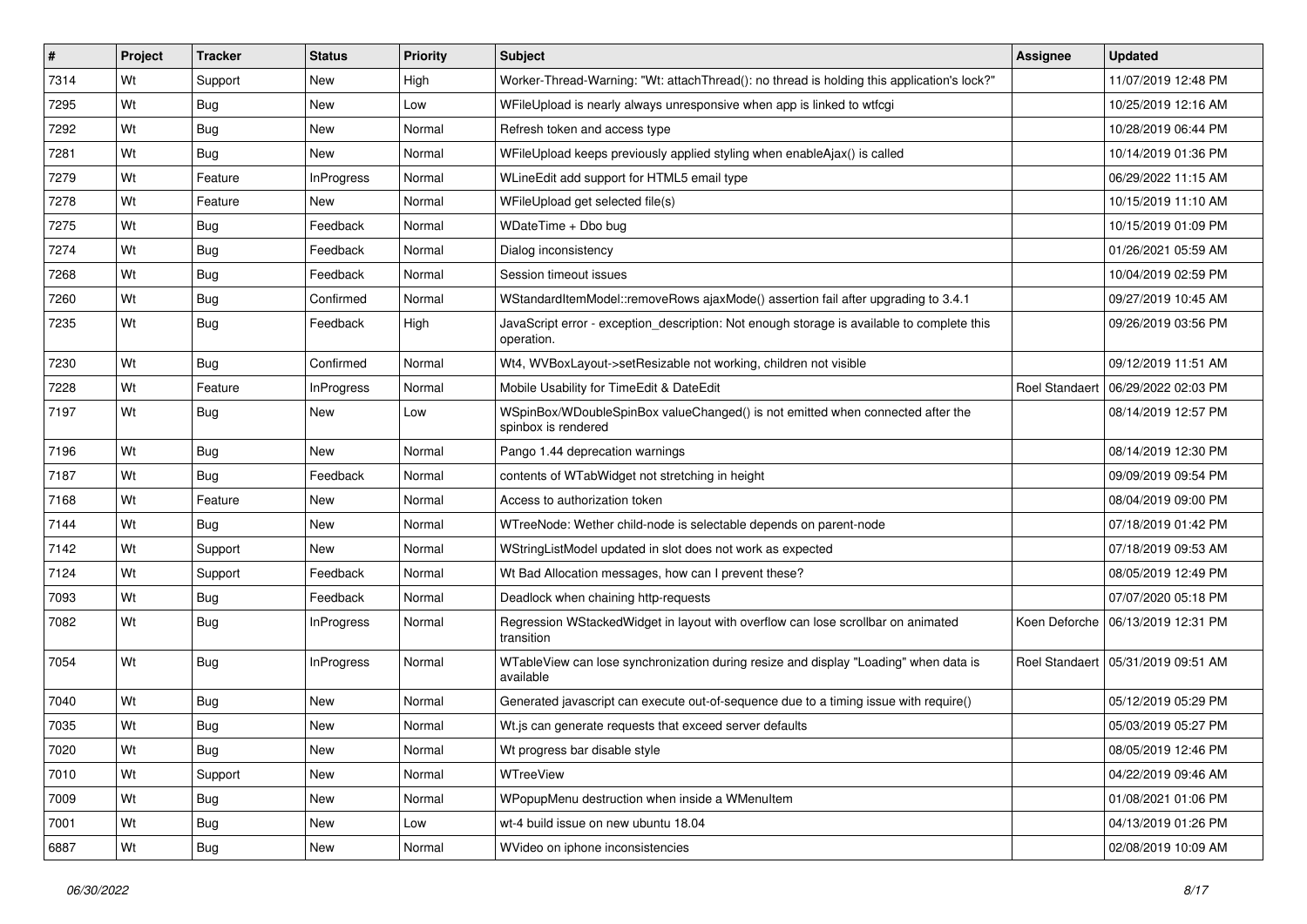| #    | Project | <b>Tracker</b> | <b>Status</b>     | <b>Priority</b> | <b>Subject</b>                                                                    | <b>Assignee</b>       | Updated                             |
|------|---------|----------------|-------------------|-----------------|-----------------------------------------------------------------------------------|-----------------------|-------------------------------------|
| 6817 | Wt      | Bug            | New               | High            | [v3][v4]][Dbo] Force the inclusion of file Wt/Dbo/Dbo (or Wt/Dbo/Dbo.h vor v4)    |                       | 06/11/2019 01:16 PM                 |
| 6763 | Wt      | Bug            | New               | Immediate       | SetIcon for Wt:: WMenuItem is not working                                         |                       | 11/07/2021 08:10 AM                 |
| 6762 | Wt      | Bug            | New               | Normal          | Unicode in mail attachement file name                                             |                       | 11/26/2018 01:00 PM                 |
| 6754 | Wt      | Feature        | New               | Low             | CSS files get cached with 30 days expiration period                               |                       | 06/11/2019 01:04 PM                 |
| 6752 | Wt      | Bug            | New               | Normal          | Wt::WString::trn override issue                                                   |                       | 11/17/2018 03:39 PM                 |
| 6749 | Wt      | Bug            | New               | Normal          | WebController sessionCount mutex missing?                                         |                       | 11/16/2018 12:55 PM                 |
| 6731 | Wt      | Feature        | New               | Normal          | Wt online demo: Drag drop is not working using touch.                             |                       | 11/14/2018 03:45 AM                 |
| 6722 | Wt      | Bug            | New               | Normal          | high number of bar charts failure                                                 | <b>Roel Standaert</b> | 11/12/2018 05:10 PM                 |
| 6692 | Wt      | Support        | Feedback          | Normal          | Question: Offline update of WStandardItemModel                                    |                       | 11/01/2018 01:19 AM                 |
| 6682 | Wt      | Support        | New               | Normal          | Does Wt tabwidget support icon on the tab?                                        |                       | 10/28/2018 04:37 AM                 |
| 6674 | Wt      | Bug            | New               | Normal          | WFileDropWidget_worker.min.js but no WFileDropWidget_worker.js                    |                       | 10/22/2018 09:28 PM                 |
| 6669 | Wt      | Support        | Feedback          | Normal          | During installation some incluide directories have wrong permissions              |                       | 10/17/2018 11:23 AM                 |
| 6657 | Wt      | Bug            | <b>New</b>        | Normal          | Cannot destroy WPopupWidget when it's hidden without invoking undefined behaviour |                       | 12/14/2018 04:43 PM                 |
| 6635 | Wt      | Bug            | New               | Normal          | WT DBO Segmentation Fault with natural keys                                       |                       | 09/25/2018 04:33 PM                 |
| 6623 | Wt      | Feature        | <b>New</b>        | Normal          | Support ES6 moudle javascript                                                     |                       | 11/13/2020 05:02 PM                 |
| 6609 | Wt      | Bug            | <b>InProgress</b> | Normal          | FlexLayoutImpl.js hard-code children's overflow to hidden.                        |                       | Koen Deforche   09/14/2018 11:19 AM |
| 6601 | Wt      | Bug            | <b>InProgress</b> | Normal          | WIndow scroll bars gone quite recently                                            | Koen Deforche         | 12/14/2018 04:44 PM                 |
| 6593 | Wt      | Support        | Feedback          | Normal          | WtTestCookie: why is this cookie set by Wt?                                       |                       | 10/31/2020 10:51 PM                 |
| 6592 | Wt      | <b>Bug</b>     | Feedback          | High            | Menus not working on latest git version                                           |                       | 09/07/2018 01:01 PM                 |
| 6587 | Wt      | Bug            | New               | Low             | stod() problem                                                                    |                       | 12/14/2018 04:45 PM                 |
| 6584 | Wt      | Feature        | New               | Normal          | Make X-Frame-Options a configuration option                                       |                       | 12/15/2020 03:15 PM                 |
| 6579 | Wt      | Feature        | New               | Normal          | Keep-alive time just for first signal                                             |                       | 09/03/2018 03:01 PM                 |
| 6533 | Wt      | Bug            | New               | Normal          | wt port in vcpkg                                                                  |                       | 08/14/2018 10:36 AM                 |
| 6487 | Wt      | <b>Bug</b>     | New               | Normal          | WTree not interactive without JavaScript (works in 3.3.10)                        |                       | 12/14/2018 04:45 PM                 |
| 6443 | Wt      | Feature        | New               | Normal          | JWT token support                                                                 |                       | 06/12/2018 11:29 AM                 |
| 6440 | Wt      | Support        | Feedback          | Normal          | Is there way to implement HTTP Server Push Streaming with WT?                     |                       | 05/24/2019 01:34 PM                 |
| 6434 | Wt      | <b>Bug</b>     | New               | Normal          | WIntValidator: inputFilter does not accept decimal separator                      |                       | 06/05/2018 10:19 AM                 |
| 6405 | Wt      | <b>Bug</b>     | New               | Normal          | Signal not exposed                                                                |                       | 05/28/2018 12:30 PM                 |
| 6377 | Wt      | Feature        | Feedback          | Normal          | Wt::Dbo::createTables if table already exists                                     |                       | 05/22/2018 11:08 AM                 |
| 6374 | Wt      | Feature        | New               | Low             | WStringStream lacks operator<<() overloads for const char* and unsigned int.      |                       | 05/18/2018 09:33 AM                 |
| 6354 | Wt      | Feature        | New               | Low             | WTextArea setCursorPosition                                                       |                       | 12/14/2018 04:46 PM                 |
| 6348 | Wt      | Support        | New               | Normal          | Wt::WFileUpload::setDisplayWidget                                                 | Korneel<br>Dumon      | 05/02/2018 05:37 PM                 |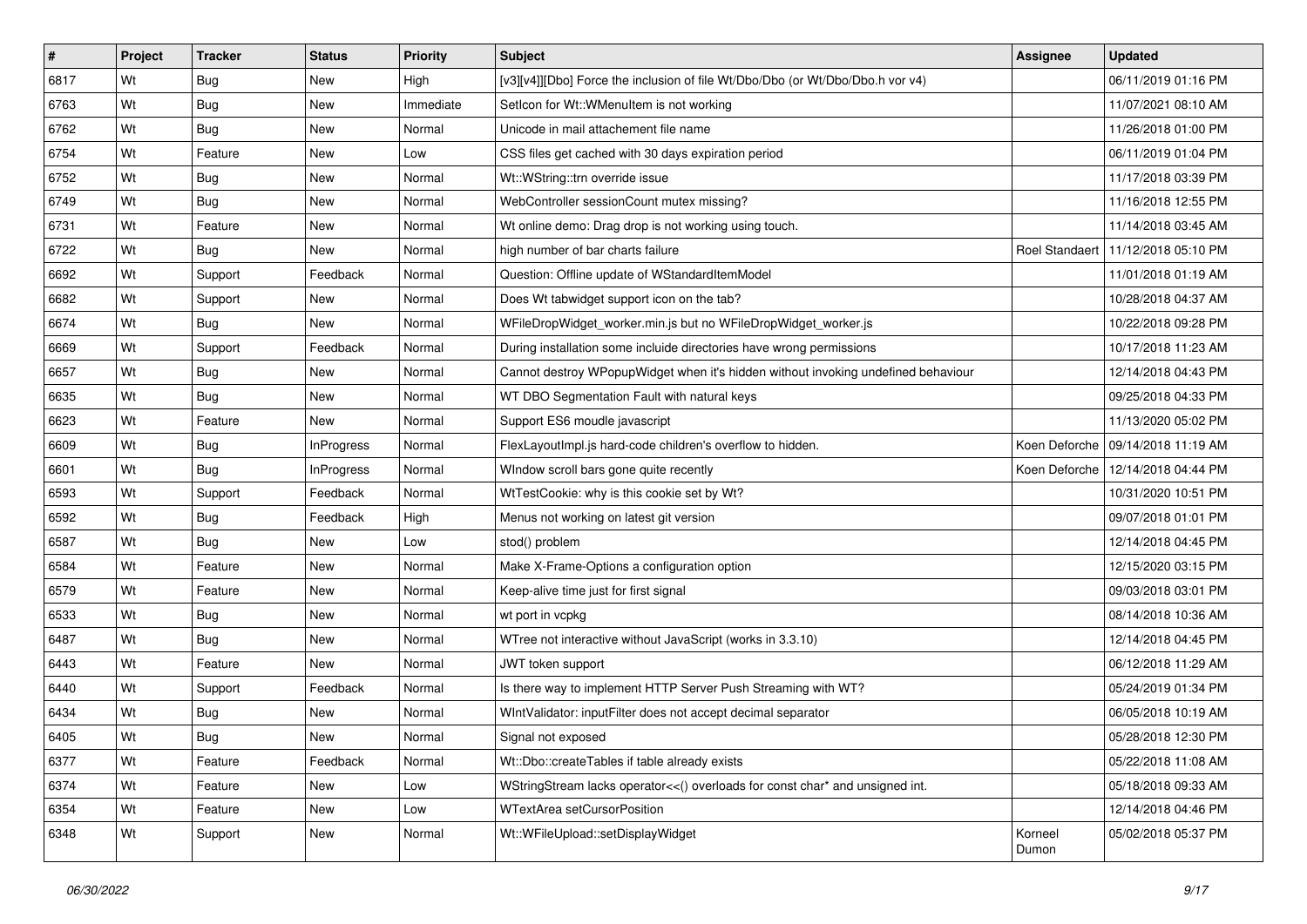| #    | Project    | <b>Tracker</b> | <b>Status</b> | <b>Priority</b> | Subject                                                                                                                        | <b>Assignee</b> | <b>Updated</b>                       |
|------|------------|----------------|---------------|-----------------|--------------------------------------------------------------------------------------------------------------------------------|-----------------|--------------------------------------|
| 6347 | Wt         | Bug            | New           | Normal          | Layout Direction issue                                                                                                         |                 | 12/14/2018 04:47 PM                  |
| 6344 | Wt         | Bug            | Feedback      | Urgent          | Wt::Http::Request getUploadedFile or uploadedFiles always empty                                                                |                 | 05/28/2018 04:27 PM                  |
| 6342 | Wt         | Bug            | Feedback      | Normal          | Leak in Wt::Http::Request::parseFormUrlEncoded                                                                                 |                 | 06/22/2018 10:15 AM                  |
| 6339 | <b>JWt</b> | Bug            | <b>New</b>    | Normal          | JWt widget gallery nav bar title is Wt widget gallery (should be JWt?)                                                         |                 | 07/14/2020 07:39 AM                  |
| 6338 | <b>JWt</b> | <b>Bug</b>     | New           | Normal          | widget gallery: mvc tree is empty                                                                                              |                 | 04/13/2018 04:02 PM                  |
| 6332 | Wt         | Bug            | New           | Normal          | Documentation for Wt::Signals and Wt::Signals::connection missing in Wt 4                                                      |                 | 04/12/2018 10:45 AM                  |
| 6327 | Wt         | <b>Bug</b>     | New           | Normal          | tr function in WTemplate requires browser refresh after locale change                                                          |                 | 04/09/2018 03:35 PM                  |
| 6325 | Wt         | Bug            | Feedback      | Normal          | Can't find OpenSSL on Windows                                                                                                  |                 | 04/08/2018 04:54 AM                  |
| 6321 | Wt         | Bug            | Feedback      | High            | Keep-alive requests are not being sent after pressing a download button                                                        |                 | 04/09/2018 12:20 PM                  |
| 6302 | Wt         | <b>Bug</b>     | New           | Low             | MVC Table Views from the Widget Gallery can't sort numbers                                                                     |                 | 12/14/2018 04:47 PM                  |
| 6296 | Wt         | Bug            | New           | Normal          | WPanel children overflow border                                                                                                |                 | 12/14/2018 04:39 PM                  |
| 6293 | Wt         | Bug            | Feedback      | Normal          | Regression in 3.3.9 for bug #1947                                                                                              | Koen Deforche   | 12/14/2018 04:39 PM                  |
| 6292 | Wt         | Feature        | <b>New</b>    | Normal          | WBorderLayout suggestion: additional widgets for NE, NW, SE, SW                                                                |                 | 03/14/2018 11:31 PM                  |
| 6265 | Wt         | Support        | New           | Normal          | Is it possible to use a specific HTTP Status code as a result of an application logic error?                                   |                 | 03/05/2018 11:32 AM                  |
| 6235 | Wt         | Bug            | New           | Normal          | Wt4.0.2: In certain case, removeFromParent() is not working.                                                                   |                 | 05/02/2018 11:57 AM                  |
| 6234 | Wt         | Bug            | New           | Normal          | Wt4.0.2: Documentation on WContainerWidget::setLayout() is outdated.                                                           |                 | 02/15/2018 09:09 AM                  |
| 6232 | Wt         | Bug            | Feedback      | High            | connectionMonitor invalid ackId                                                                                                |                 | 02/13/2018 03:23 PM                  |
| 6228 | Wt         | Support        | Feedback      | Normal          | Cannot get wt.css/bootstrap.css                                                                                                |                 | 04/10/2018 03:44 PM                  |
| 6225 | Wt         | Feature        | New           | Normal          | Change license to include GPLv3                                                                                                |                 | 02/04/2018 12:12 PM                  |
| 6221 | Wt         | Feature        | New           | Normal          | Dbo: create indexes                                                                                                            |                 | 01/30/2018 07:59 PM                  |
| 6219 | Wt         | Bug            | New           | High            | Multiple transient WDialogs                                                                                                    |                 | 12/14/2018 04:48 PM                  |
| 6215 | Wt         | Bug            | Feedback      | Normal          | WApplication::setTitle doesn't update <title> in HTML header.</title>                                                          |                 | 12/14/2018 04:48 PM                  |
| 6213 | Wt         | <b>Bug</b>     | New           | Normal          | bootstrap progress-bar does not update correctly                                                                               |                 | Roel Standaert   01/22/2018 12:48 PM |
| 6207 | Wt         | Bug            | Feedback      | Normal          | WMediaPlayer: event ended is not raised for files with durations less than 4 seconds, some<br>timeUpdated events are also lost | Koen Deforche   | 01/26/2018 03:53 PM                  |
| 6205 | Wt         | <b>Bug</b>     | Feedback      | Normal          | Wt Error: Wt: invalid ackId                                                                                                    |                 | 04/12/2018 10:32 AM                  |
| 6203 | Wt         | Support        | New           | Normal          | Using custom WProgressBar with WMediaPlayer                                                                                    |                 | 01/14/2018 12:16 PM                  |
| 6196 | Wt         | Bug            | New           | Normal          | Wt::WAbstractArea::id() is not returning the ID used in HTML                                                                   |                 | 01/08/2018 12:25 PM                  |
| 6195 | Wt         | Feature        | New           | Normal          | Boost::Beast HTTP/S and WebSockets library                                                                                     |                 | 12/14/2018 04:50 PM                  |
| 6194 | Wt         | Feature        | New           | Low             | WebAssembly support                                                                                                            |                 | 01/02/2018 11:27 AM                  |
| 6193 | Wt         | Feature        | New           | Normal          | Disable lightening non-selected curve color                                                                                    |                 | 12/21/2017 03:16 AM                  |
| 6189 | Wt         | <b>Bug</b>     | New           | Normal          | setCurrentIndex(-1) and setNoSelectionEnabled(true)                                                                            |                 | 12/18/2017 10:14 PM                  |
| 6188 | Wt         | <b>Bug</b>     | New           | Normal          | Local anchor (#) doesn't work after Wt_3.3.6                                                                                   |                 | 12/14/2017 06:23 PM                  |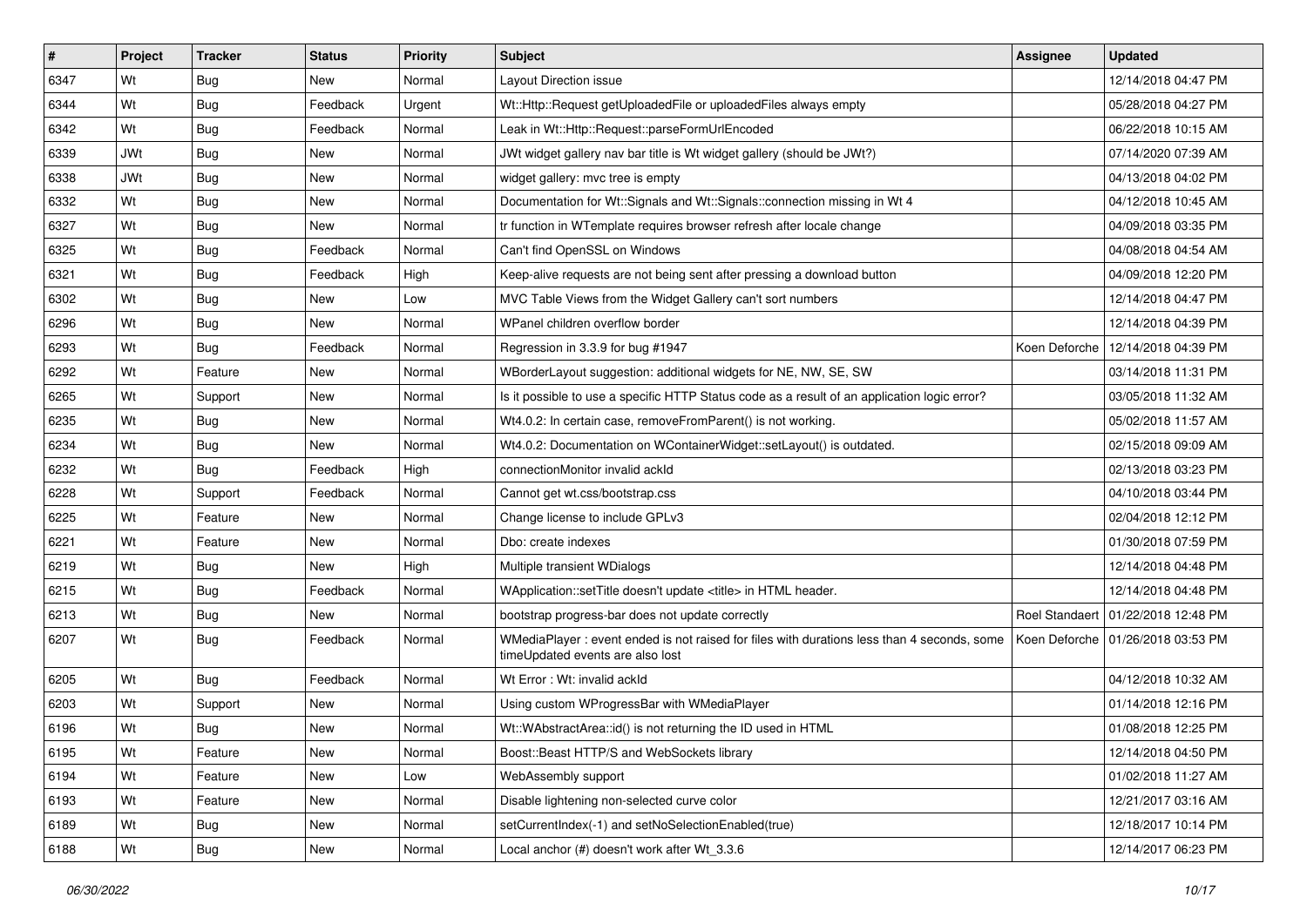| #    | Project | <b>Tracker</b> | <b>Status</b>     | <b>Priority</b> | <b>Subject</b>                                                                                                    | <b>Assignee</b>       | <b>Updated</b>      |
|------|---------|----------------|-------------------|-----------------|-------------------------------------------------------------------------------------------------------------------|-----------------------|---------------------|
| 6185 | Wt      | <b>Bug</b>     | <b>New</b>        | Low             | The documentation for all Wt:: Json library classes is missing the needed #include                                |                       | 12/13/2017 08:47 PM |
| 6176 | Wt      | Bug            | Feedback          | High            | Wt internal error; code: 5, description: String contains an invalid character - since Update to<br>3.3.9          |                       | 08/30/2018 04:16 PM |
| 6160 | Wt      | Feature        | <b>InProgress</b> | Normal          | WFileDropWidget fallback to WFileUpload for mobile                                                                | Korneel<br>Dumon      | 11/22/2017 10:09 AM |
| 6159 | Wt      | Bug            | <b>New</b>        | Low             | Typos in the widget gallery web page                                                                              |                       | 11/22/2017 10:08 AM |
| 6158 | Wt      | <b>Bug</b>     | <b>New</b>        | Normal          | Wt:: WMenuItem documentation is incomplete                                                                        |                       | 11/21/2017 10:34 PM |
| 6150 | Wt      | <b>Bug</b>     | <b>New</b>        | Normal          | WTableView edit missplacement (wt4)                                                                               |                       | 11/20/2017 08:16 PM |
| 6140 | Wt      | <b>Bug</b>     | New               | Normal          | WPopupMenu not closing on pressing one of the items                                                               |                       | 11/16/2017 08:41 AM |
| 6130 | Wt      | Feature        | <b>New</b>        | Normal          | Impossible to access entity relation of an entity returned from a function   Dbo load(): no<br>active transaction |                       | 12/26/2017 01:07 PM |
| 6105 | Wt      | Bug            | Feedback          | Normal          | setfocus                                                                                                          |                       | 12/15/2017 04:27 PM |
| 6098 | Wt      | Feature        | <b>New</b>        | Low             | Properly support enableAjax() in WGLWidget                                                                        |                       | 11/02/2017 12:18 PM |
| 6076 | Wt      | <b>Bug</b>     | New               | Normal          | [Wt::Dbo] How to work with entities without parameter-less constructors (classes that<br>require an invariant)    |                       | 10/31/2017 11:18 AM |
| 6075 | Wt      | Bug            | New               | Low             | [Wt::Dbo] Add built-in type support for std::chrono::time point and std::chrono::seconds                          |                       | 11/09/2017 03:50 PM |
| 6072 | Wt      | Bug            | New               | Normal          | Unable to zoom or pan while the chart's data is being updated.                                                    |                       | 10/30/2017 10:44 AM |
| 6070 | Wt      | Feature        | <b>New</b>        | Normal          | HTML5 geolocation                                                                                                 | Osman Zakir           | 10/29/2017 03:41 PM |
| 6069 | Wt      | Feature        | <b>New</b>        | Normal          | Google Maps geolocation API                                                                                       | Osman Zakir           | 10/28/2017 11:43 PM |
| 6045 | Wt      | Bug            | <b>New</b>        | Normal          | WDoubleValidator: implement inputFilter()                                                                         |                       | 10/25/2017 11:48 AM |
| 6044 | Wt      | Bug            | New               | Normal          | WTabWidget and flex-layout                                                                                        |                       | 08/27/2018 11:41 AM |
| 6037 | Wt      | Bug            | Feedback          | Normal          | [v3] WTable::deteteRow() doesn't delete contents, just the row.                                                   |                       | 11/21/2017 05:51 PM |
| 6028 | Wt      | <b>Bug</b>     | New               | Normal          | ItemIsXHTMLText flag in WAbstractChartModel causes crash when chart is rendered                                   | <b>Roel Standaert</b> | 10/19/2017 08:33 PM |
| 6015 | Wt      | <b>Bug</b>     | <b>New</b>        | Normal          | Oscillation in Chrome at various zoom levels with layouts (WTableView)                                            |                       | 10/17/2017 05:52 PM |
| 6014 | Wt      | <b>Bug</b>     | <b>New</b>        | Normal          | Oscillation in Chrome at various zoom levels with layouts (WPaintedWidget w/Areas)                                |                       | 10/17/2017 05:04 PM |
| 5971 | Wt      | Bug            | Feedback          | High            | Wt Error                                                                                                          | <b>Roel Standaert</b> | 10/18/2017 05:52 PM |
| 5963 | Wt      | Support        | New               | Normal          | HTTPS server in wthttpd - Error: failed to select ciphers for cipher list                                         | Wim Dumon             | 10/03/2017 07:40 PM |
| 5962 | Wt      | <b>Bug</b>     | <b>New</b>        | Normal          | Properly support toggling drag enabled/disabled on WAbstractItemView                                              |                       | 10/02/2017 06:58 PM |
| 5959 | Wt      | Bug            | New               | Low             | wt-homepage example source viewer expands then immediately collapses directories if<br>already selected           |                       | 09/28/2017 09:40 PM |
| 5949 | Wt      | Support        | New               | Normal          | WPieChart lables are overlapping                                                                                  |                       | 09/26/2017 12:05 PM |
| 5948 | Wt      | Support        | New               | Normal          | WTreeTable remains loading                                                                                        |                       | 09/26/2017 11:58 AM |
| 5945 | Wt      | Bug            | New               | Normal          | WBoxLayout - WPieChart resizing does not work when nested into a WContainerWidget                                 |                       | 09/25/2017 06:11 PM |
| 5943 | Wt      | Support        | <b>New</b>        | Normal          | Tutorials and Documentation - If possible, please improve                                                         | Osman Zakir           | 09/21/2017 05:42 PM |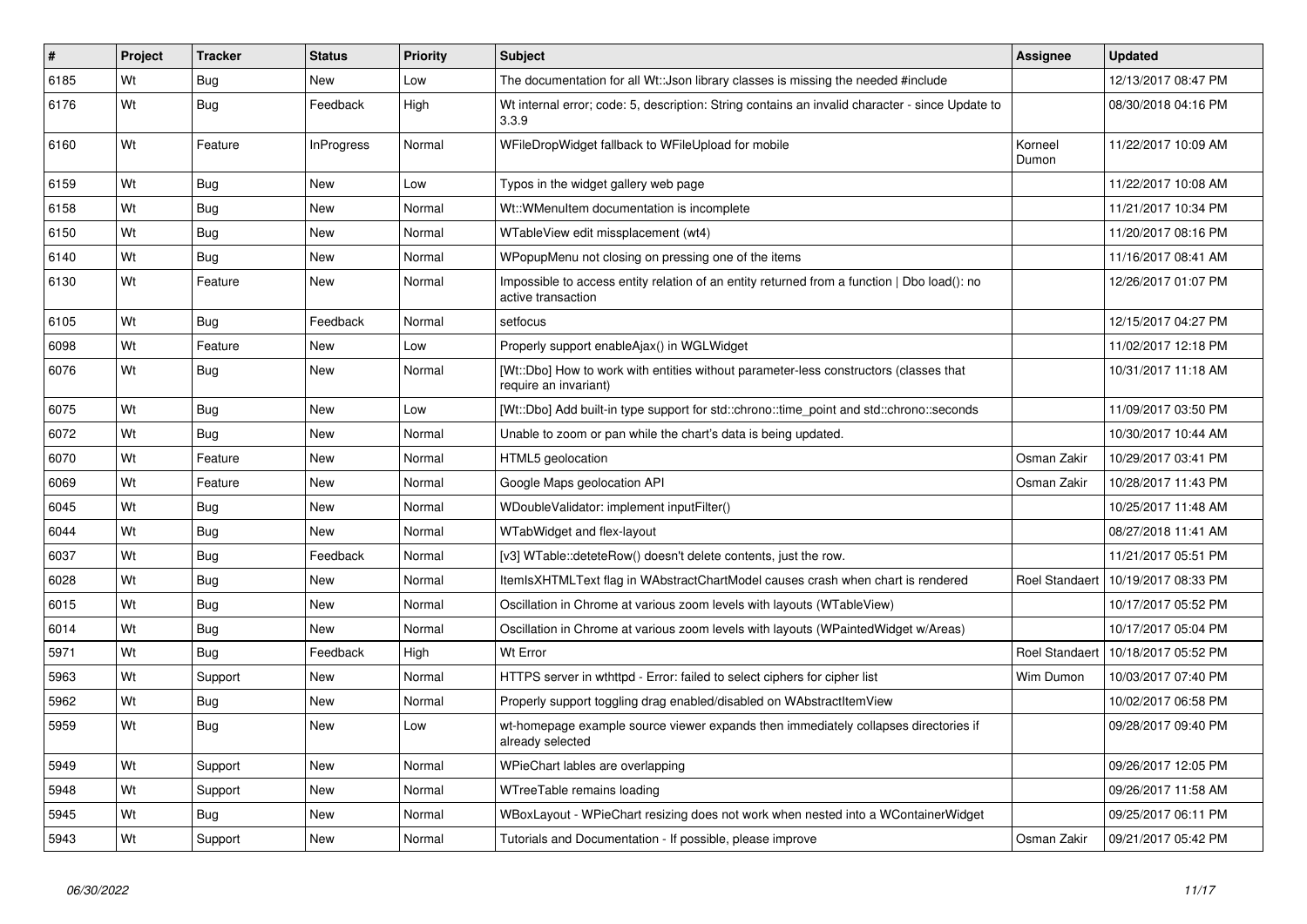| $\vert$ # | Project | <b>Tracker</b> | <b>Status</b> | Priority | Subject                                                                                                               | Assignee                | <b>Updated</b>      |
|-----------|---------|----------------|---------------|----------|-----------------------------------------------------------------------------------------------------------------------|-------------------------|---------------------|
| 5915      | Wt      | Bug            | New           | Normal   | Generated javascript causes sometimes Wt internal error - Wt internal error; undefined,<br>description: j7406 is null |                         | 10/12/2018 05:16 PM |
| 5914      | Wt      | Bug            | New           | High     | Wt internal error; code: undefined, description: b.find().get().lastChild is null                                     | <b>Roel Standaert</b>   | 09/18/2017 01:16 PM |
| 5913      | Wt      | Bug            | New           | Normal   | WFileUpload has a bug when placed in a WTemplateFormView                                                              |                         | 09/14/2017 12:08 PM |
| 5907      | Wt      | Bug            | New           | Low      | Update Ubuntu installation instructions.                                                                              |                         | 09/10/2017 02:54 AM |
| 5906      | Wt      | Bug            | New           | Low      | CMAKE MINIMUM REQUIRED version is too low.                                                                            |                         | 09/08/2017 12:05 PM |
| 5903      | Wt      | Bug            | New           | Normal   | Http::Client Racy with abort behaviour                                                                                |                         | 09/01/2017 10:29 PM |
| 5902      | Wt      | Bug            | <b>New</b>    | Normal   | WAxisSliderWidget: Bumping one handler to the edge affects another handler.                                           |                         | 08/31/2017 12:25 PM |
| 5901      | Wt      | Bug            | New           | Normal   | WAxisSliderWidget works incorrectly when the chart is hidden.                                                         |                         | 08/31/2017 12:06 PM |
| 5900      | Wt      | Bug            | New           | Normal   | Context menu disappears in treeview-dragdrop example                                                                  |                         | 08/29/2017 06:01 PM |
| 5892      | Wt      | Bug            | New           | Normal   | wt4 compilation failed with gcc 4.9                                                                                   |                         | 08/31/2017 11:50 AM |
| 5889      | Wt      | Bug            | New           | Normal   | WTreeView loooks bad after data update                                                                                |                         | 09/11/2017 12:40 PM |
| 5888      | Wt      | Support        | <b>New</b>    | Normal   | Wt blog rss-feed suggest wrong subscribe address                                                                      |                         | 08/23/2017 03:16 PM |
| 5882      | Wt      | <b>Bug</b>     | New           | Normal   | WTableView with BootstrapTheme v2 doesn't render all rows (ep.2)                                                      |                         | 08/19/2017 01:07 AM |
| 5881      | Wt      | <b>Bug</b>     | New           | Normal   | --ssl-prefer-server-ciphers option not documented                                                                     |                         | 08/31/2017 01:00 PM |
| 5872      | Wt      | Support        | New           | Normal   | OAuth2 authentication using oauth.wt.exe sample                                                                       |                         | 08/11/2017 11:43 AM |
| 5870      | Wt      | Support        | New           | Normal   | Auth1.C sample doesn't authenticate (3.3.7)                                                                           |                         | 08/10/2017 03:46 PM |
| 5865      | Wt      | Support        | <b>New</b>    | Normal   | Adding and Removing Rules with WCssStyleSheet                                                                         |                         | 08/17/2017 12:30 PM |
| 5838      | Wt      | <b>Bug</b>     | Feedback      | Normal   | Error on empty WComboBox (on 3.3.7)                                                                                   |                         | 08/09/2017 02:31 PM |
| 5835      | Wt      | Bug            | <b>New</b>    | High     | SHA1 is recommended as a suitable password hashing method                                                             |                         | 08/11/2017 04:32 PM |
| 5829      | Wt      | Bug            | <b>New</b>    | Normal   | WFormModel::FieldMap with "const char*" key                                                                           |                         | 08/31/2017 01:34 PM |
| 5808      | Wt      | <b>Bug</b>     | New           | Normal   | Wt 4.0.0-rc1 examples segfault on Alpine                                                                              |                         | 12/05/2017 04:30 PM |
| 5807      | Wt      | <b>Bug</b>     | New           | Normal   | WMediaPlayer custom time text widgets working                                                                         |                         | 12/23/2019 01:35 PM |
| 5797      | Wt      | Bug            | New           | Normal   | Wt 4: Cannot build Dbo separately                                                                                     |                         | 07/10/2017 01:42 PM |
| 5779      | Wt      | Bug            | New           | Low      | Errors in documentation for WLengthValidator                                                                          |                         | 06/26/2017 02:15 PM |
| 5776      | Wt      | <b>Bug</b>     | InProgress    | Normal   | Two second startup delay with default bootstrap without javascript                                                    | Koen Deforche           | 06/22/2017 02:13 PM |
| 5770      | Wt      | Bug            | New           | Normal   | Error during chart rendering                                                                                          |                         | 06/16/2017 10:47 AM |
| 5768      | Wt      | Feature        | New           | Normal   | CMake: Export Wt package                                                                                              | Konstantin<br>Podsvirov | 09/13/2017 12:07 PM |
| 5766      | Wt      | Support        | New           | Low      | Possible failure in WDialog::setMaximumSize documentation                                                             |                         | 07/12/2017 05:00 PM |
| 5765      | Wt      | Bug            | New           | Normal   | WDialog with percentage based initial size is not resizeable by user                                                  |                         | 06/14/2017 04:19 PM |
| 5755      | Wt      | Feature        | New           | Normal   | Google Maps geolocation API                                                                                           | Osman Zakir             | 06/08/2017 02:00 PM |
| 5753      | Wt      | Support        | New           | Normal   | img tag problem in XHTMLUnsafeText                                                                                    |                         | 06/08/2017 12:40 AM |
| 5748      | Wt      | Feature        | New           | Normal   | Update wthttpd section in Features page on Wt website                                                                 |                         | 06/06/2017 01:39 PM |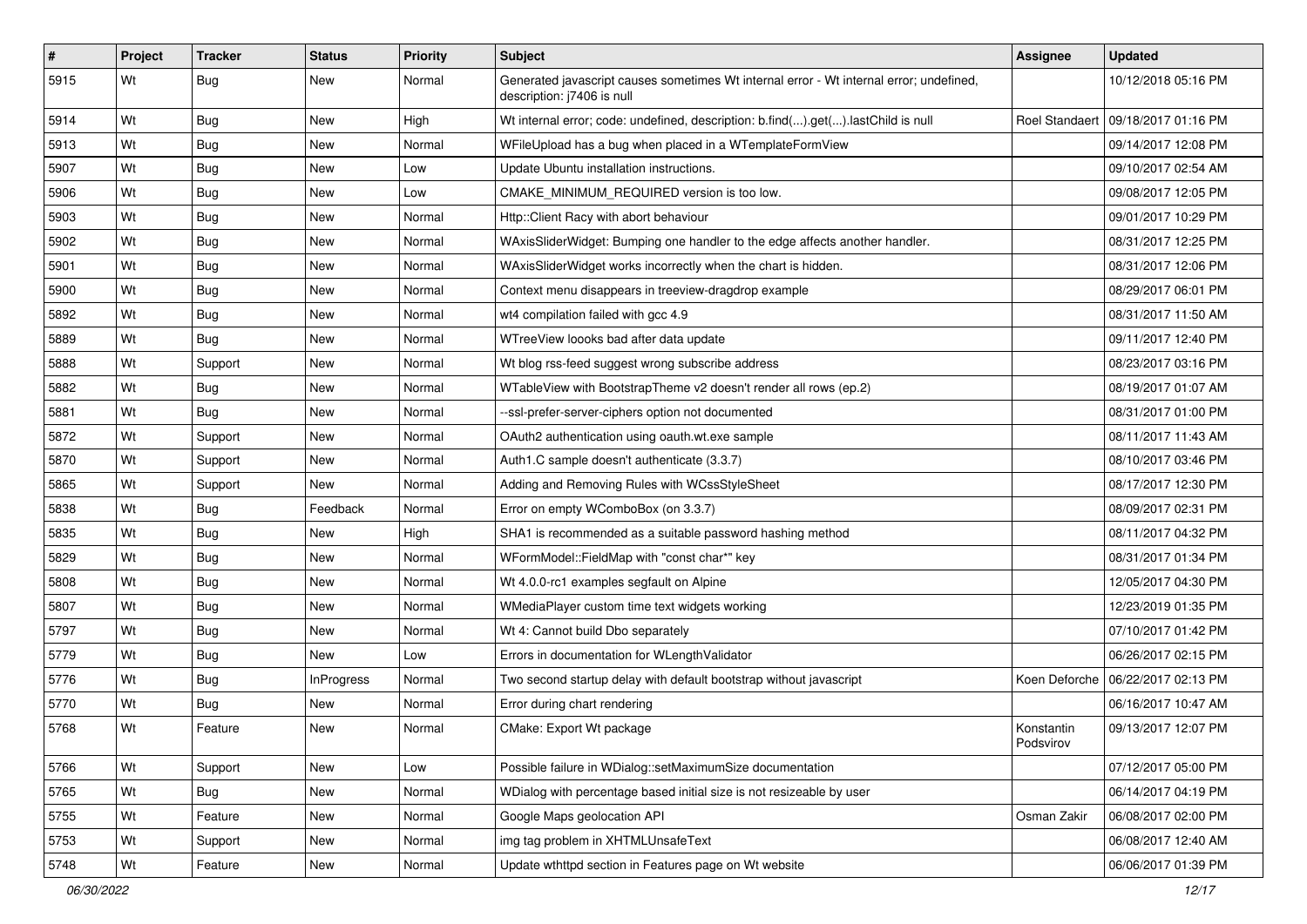| #    | Project | <b>Tracker</b> | <b>Status</b> | Priority | Subject                                                                                            | <b>Assignee</b>       | <b>Updated</b>                       |
|------|---------|----------------|---------------|----------|----------------------------------------------------------------------------------------------------|-----------------------|--------------------------------------|
| 5747 | Wt      | Feature        | New           | Normal   | Advertise WResouce and Http::Request::pathInfo()                                                   |                       | 06/06/2017 11:48 AM                  |
| 5746 | Wt      | Feature        | New           | Normal   | Add a configuration option for wthttpd to set expiration duratio                                   |                       | 06/05/2017 10:58 AM                  |
| 5741 | Wt      | <b>Bug</b>     | Feedback      | Normal   | Segfault when WDatePicker destructor is called                                                     |                       | 06/06/2017 03:30 PM                  |
| 5714 | Wt      | Feature        | New           | Normal   | Support for running the server in the main thread only                                             |                       | 05/19/2017 10:13 AM                  |
| 5685 | Wt      | Feature        | <b>New</b>    | Normal   | Add a Logo to the navigation bar                                                                   |                       | 04/28/2017 12:28 PM                  |
| 5674 | Wt      | Feature        | New           | Normal   | Multiple series for WAxisSliderWidget.                                                             |                       | 04/24/2017 12:53 PM                  |
| 5657 | Wt      | Feature        | New           | Normal   | HTTP client requests with futures or something similar?                                            |                       | 04/14/2017 05:46 PM                  |
| 5649 | Wt      | Feature        | <b>New</b>    | Normal   | Add an API to WIOService to cancel scheduled tasks                                                 | <b>Roel Standaert</b> | 04/11/2017 01:26 PM                  |
| 5643 | Wt      | Feature        | New           | Normal   | Consider suppressing some VC++ warnings to have a cleaner build output                             | Wim Dumon             | 04/07/2017 06:10 PM                  |
| 5640 | Wt      | Feature        | New           | Normal   | Add methods to contruct WSslCertificate from a file or data in memory                              |                       | 04/04/2017 04:41 PM                  |
| 5637 | Wt      | <b>Bug</b>     | New           | Normal   | Using Wt::Dbo cause MySQL prepared statement leak                                                  |                       | 03/31/2017 06:34 PM                  |
| 5624 | Wt      | Bug            | New           | Normal   | WApplication::bind() documentation is misleading about WServer::post()                             |                       | 03/26/2017 12:49 PM                  |
| 5622 | Wt      | Bug            | <b>New</b>    | Normal   | WPainter draws ellipses as 360 degree arcs, which is not the same                                  |                       | 03/24/2017 03:30 PM                  |
| 5618 | Wt      | Feature        | New           | Normal   | Multirow features in Wt Tableview                                                                  |                       | Koen Deforche   03/23/2017 03:11 AM  |
| 5617 | Wt      | Feature        | New           | High     | PostgreSQL notify system                                                                           |                       | Koen Deforche 103/23/2017 03:06 AM   |
| 5606 | Wt      | Feature        | Feedback      | Low      | c++ exceptions                                                                                     |                       | 03/21/2017 11:53 AM                  |
| 5604 | Wt      | Feature        | New           | Normal   | Document undocumented WServer member functions                                                     |                       | 03/26/2017 12:04 PM                  |
| 5597 | Wt      | Bug            | InProgress    | Normal   | setTransient on WPopupWidget not effective on iOS                                                  | Michiel<br>Derhaeg    | 04/03/2017 03:35 PM                  |
| 5587 | Wt      | Feature        | <b>New</b>    | Normal   | WCartesianChart should honor WAxis::titleOffset() if specified                                     |                       | 03/08/2017 05:02 PM                  |
| 5585 | Wt      | <b>Bug</b>     | <b>New</b>    | Normal   | PayPal description is not showing                                                                  |                       | Koen Deforche   03/06/2017 08:21 PM  |
| 5584 | Wt      | <b>Bug</b>     | New           | Normal   | Wt::Http::Client abort() documentation incomplete                                                  |                       | 03/03/2017 12:24 PM                  |
| 5559 | Wt      | Bug            | Feedback      | Normal   | Server push - concurrency issue                                                                    |                       | Roel Standaert   01/16/2018 02:41 PM |
| 5555 | Wt      | <b>Bug</b>     | InProgress    | Urgent   | WVBoxLayout WMediaPlayer                                                                           |                       | Roel Standaert   02/27/2017 07:15 PM |
| 5552 | Wt      | Feature        | <b>New</b>    | Low      | setMaximumTextSize(int) support in WPushButton                                                     |                       | 02/15/2017 05:20 AM                  |
| 5551 | Wt      | Bug            | <b>New</b>    | Normal   | WResource doesn't receive http patch / Wt::Http::Client doesn't support sending patch              |                       | 02/12/2017 11:13 PM                  |
| 5544 | Wt      | Feature        | New           | Normal   | Real-time telemetry plots                                                                          |                       | 02/23/2017 11:05 AM                  |
| 5494 | Wt      | Support        | New           | Normal   | Binary size doubled with recent version of Wt                                                      |                       | 01/19/2017 05:06 PM                  |
| 5473 | Wt      | Support        | New           | High     | performance issues with nested wcontainerwidgets and calling removeWidget for all inner<br>widgets |                       | 01/03/2017 06:07 PM                  |
| 5461 | Wt      | Bug            | Feedback      | High     | Wt:: WidgetSet mode does not handle page refresh                                                   |                       | 12/11/2016 03:23 PM                  |
| 5411 | Wt      | Support        | New           | Normal   | Using the Wt::WColor::fromHSL and toHSL.                                                           |                       | 11/08/2016 03:05 PM                  |
| 5402 | Wt      | Feature        | New           | Normal   | Wt::Dbo support for PostgresSQL NOTIFY/LISTEN                                                      |                       | 11/06/2016 06:13 PM                  |
| 5400 | Wt      | Feature        | New           | Normal   | Wt::Dbo::backend::Mysqlconnection secured connection using SSL/TLS to a MySql server               |                       | 11/04/2016 02:23 PM                  |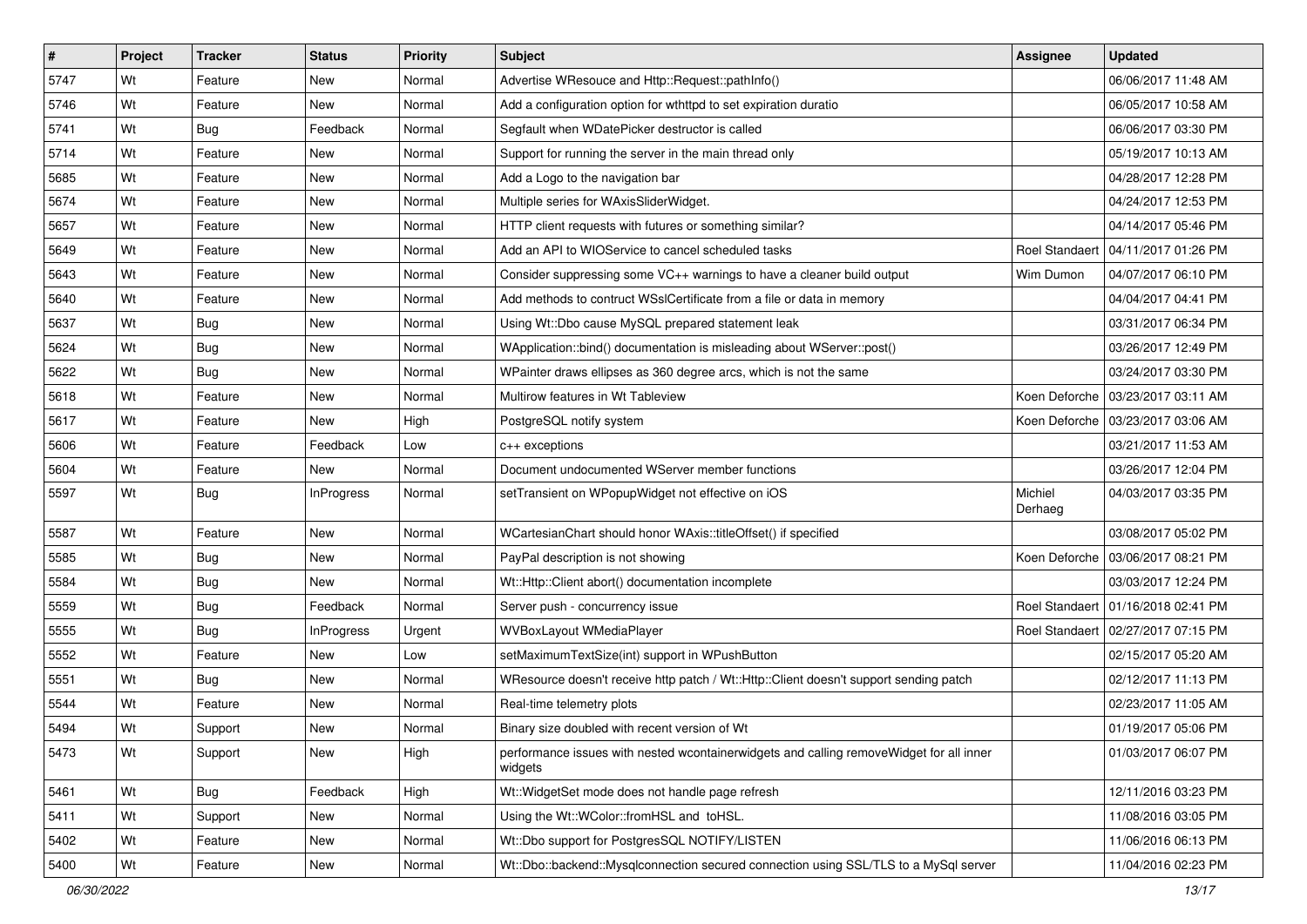| #    | Project | <b>Tracker</b> | <b>Status</b> | Priority | Subject                                                                                                                                   | <b>Assignee</b> | <b>Updated</b>                      |
|------|---------|----------------|---------------|----------|-------------------------------------------------------------------------------------------------------------------------------------------|-----------------|-------------------------------------|
| 5390 | Wt      | Bug            | Feedback      | Normal   | Calendar widget shows up after calling WDateEdit::setHidden(false)                                                                        | André Jacobs    | 11/28/2016 05:35 PM                 |
| 5353 | Wt      | Bug            | <b>New</b>    | Normal   | Widget Gallery "Integration example" has some issues with validation                                                                      |                 | 10/20/2016 07:46 PM                 |
| 5350 | Wt      | Bug            | New           | Normal   | boost 1.62 and exception: Error (asio): set option: Bad file descriptor                                                                   |                 | 10/18/2016 11:55 AM                 |
| 5343 | Wt      | Support        | Feedback      | Normal   | Wt::WTable headers                                                                                                                        | Koen Deforche   | 10/28/2016 07:01 PM                 |
| 5341 | Wt      | Support        | <b>New</b>    | Normal   | <b>WTableCell focus lost</b>                                                                                                              |                 | 10/13/2016 07:06 PM                 |
| 5339 | Wt      | <b>Bug</b>     | Feedback      | Normal   | Json::Value comparision operator always returns true                                                                                      | André Jacobs    | 04/03/2017 12:44 PM                 |
| 5338 | Wt      | Bug            | New           | Normal   | GoogleMap usage without Internet connection                                                                                               |                 | 10/13/2016 12:21 PM                 |
| 5337 | Wt      | Feature        | Feedback      | Normal   | WMatrix::translate support 3D                                                                                                             |                 | 10/13/2016 06:17 PM                 |
| 5324 | Wt      | <b>Bug</b>     | <b>New</b>    | Normal   | Win32 binary releases: include .lib files for openssl                                                                                     | Wim Dumon       | 10/06/2016 12:56 AM                 |
| 5307 | Wt      | Feature        | New           | Normal   | Possibility of setting a different thread_pool count for main process and session processes,<br>or detect if I'm a session process or not |                 | 09/29/2016 04:55 PM                 |
| 5298 | Wt      | <b>Bug</b>     | <b>New</b>    | Normal   | WGoogleMap does not use google_api_key where needed                                                                                       |                 | 09/29/2016 12:01 AM                 |
| 5290 | Wt      | Bug            | Feedback      | Normal   | beginRemoveRows (const WModelIndex &parent, int first, int last)                                                                          | Koen Deforche   | 11/09/2016 05:23 PM                 |
| 5265 | Wt      | <b>Bug</b>     | New           | Normal   | A WMessageBox with Fade animation can fail to hide when dismissed while animating-in.                                                     |                 | 09/19/2016 09:24 PM                 |
| 5264 | Wt      | Feature        | <b>New</b>    | Normal   | Usage of Wt::WString::trn() throughout the Wt library                                                                                     |                 | 09/16/2016 03:49 PM                 |
| 5256 | Wt      | <b>Bug</b>     | New           | Normal   | Linking errors with Pre-built binaries for Visual Studio                                                                                  | Wim Dumon       | 09/09/2016 05:46 PM                 |
| 5254 | Wt      | <b>Bug</b>     | New           | Low      | Widgetgallery closeable tab display/function issue on direct URL access to<br>navigation/tab-widget                                       |                 | 09/08/2016 06:09 PM                 |
| 5238 | Wt      | Support        | <b>New</b>    | Normal   | Wt Reference                                                                                                                              |                 | 09/05/2016 11:42 PM                 |
| 5236 | Wt      | <b>Bug</b>     | Feedback      | Normal   | [error] "WCartesianChart: setAutoLayout(): device does not have font metrics (not even<br>server-side font metrics)."                     |                 | 09/05/2016 01:33 PM                 |
| 5234 | Wt      | Bug            | New           | Normal   | [wt-3.3.6] TreeView & WSortFilterProxyModel                                                                                               |                 | 09/02/2016 05:10 PM                 |
| 5230 | Wt      | Feature        | <b>New</b>    | Normal   | WFileUpload cancel()                                                                                                                      |                 | 03/02/2017 02:59 PM                 |
| 5227 | Wt      | <b>Bug</b>     | New           | Normal   | Websocket connection failures cause excessive retries                                                                                     |                 | 02/27/2017 11:37 PM                 |
| 5226 | Wt      | Support        | New           | Normal   | Navigation Bar with Bootstrap                                                                                                             |                 | Diego Nóbrega   08/30/2016 12:36 PM |
| 5223 | Wt      | Feature        | <b>New</b>    | Normal   | WTableView: Set maximum amount of rendered rows instead of height                                                                         |                 | 02/15/2017 03:35 AM                 |
| 5222 | Wt      | <b>Bug</b>     | New           | Normal   | WPopupMenu does not open anymore                                                                                                          |                 | 08/23/2016 11:10 AM                 |
| 5221 | Wt      | Bug            | New           | Normal   | Draggable list                                                                                                                            |                 | 08/22/2016 05:04 PM                 |
| 5168 | Wt      | Support        | Feedback      | Normal   | PopUpwindow                                                                                                                               |                 | 08/08/2016 01:41 PM                 |
| 5166 | Wt      | Support        | New           | Normal   | InternalPathChanges                                                                                                                       |                 | 08/04/2016 03:44 PM                 |
| 5153 | Wt      | Support        | Feedback      | Normal   | Get ID of a database object                                                                                                               |                 | Koen Deforche   08/03/2016 02:32 PM |
| 5140 | Wt      | Bug            | New           | Normal   | Binaries of WPdfRenderer on 3.3.6                                                                                                         |                 | 07/28/2016 12:53 PM                 |
| 5133 | Wt      | <b>Bug</b>     | New           | Normal   | Dbo tutorial                                                                                                                              |                 | 07/27/2016 05:18 PM                 |
| 5132 | Wt      | Support        | Feedback      | Normal   | LDAP pass through authentication                                                                                                          |                 | Koen Deforche   08/04/2016 03:18 PM |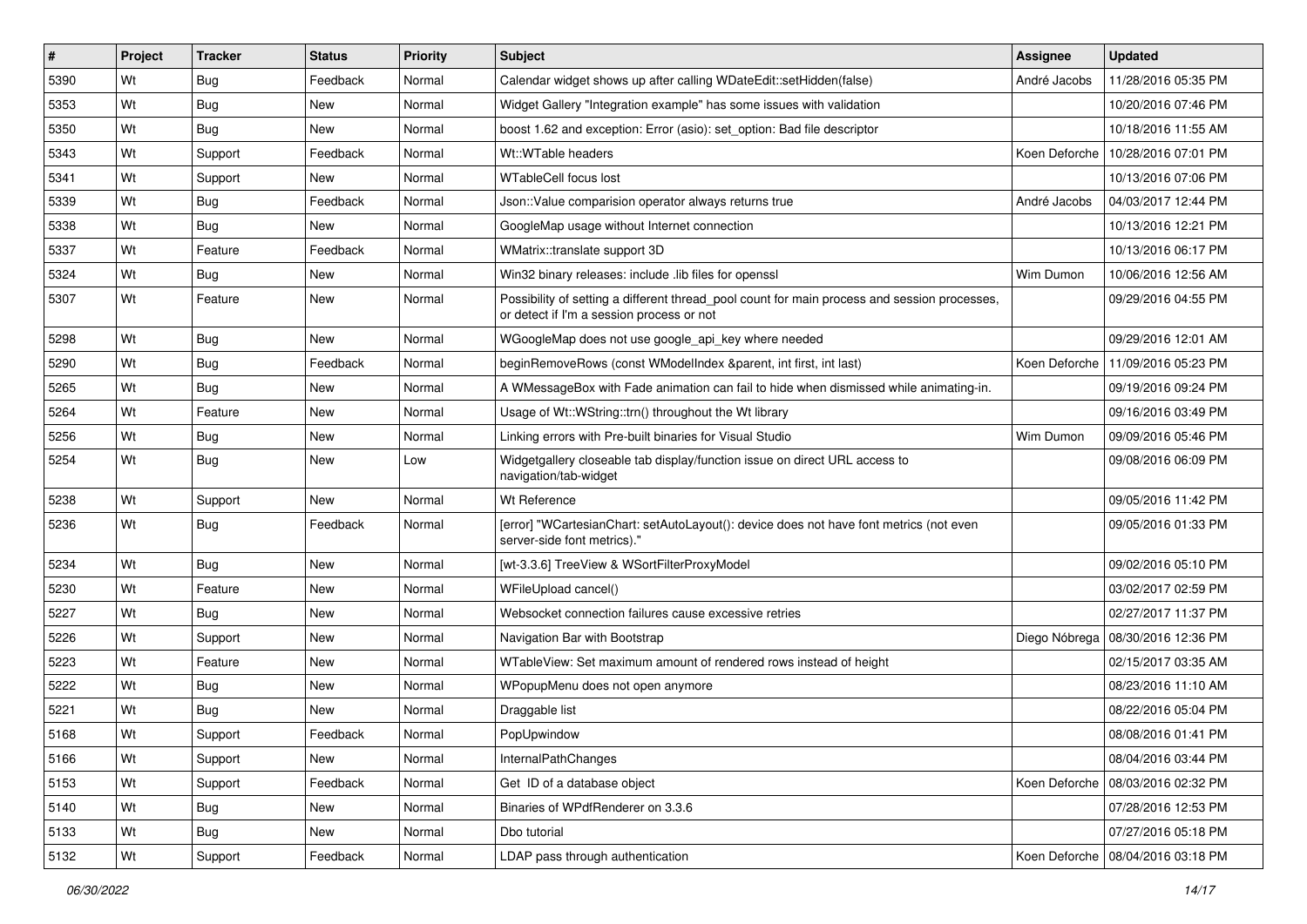| #    | Project | <b>Tracker</b> | <b>Status</b>     | <b>Priority</b> | <b>Subject</b>                                                        | <b>Assignee</b>       | <b>Updated</b>                       |
|------|---------|----------------|-------------------|-----------------|-----------------------------------------------------------------------|-----------------------|--------------------------------------|
| 5123 | Wt      | Support        | Feedback          | Normal          | <b>WTableView Column headers</b>                                      | Koen Deforche         | 10/27/2016 06:01 PM                  |
| 5078 | Wt      | Support        | Feedback          | Normal          | Using a non-modal dialogue in a Table View Delegate                   | Koen Deforche         | 07/11/2016 02:50 PM                  |
| 5039 | Wt      | Bug            | New               | High            | bug in WRasterImage-skia.C occurs in 3.3.6 RC 2                       | Wim Dumon             | 07/06/2016 09:33 PM                  |
| 4991 | Wt      | Feature        | New               | Normal          | <b>Reset URL Parameters</b>                                           |                       | 06/22/2016 05:05 PM                  |
| 4981 | Wt      | Support        | <b>New</b>        | Normal          | WTreeView + multiline items                                           | <b>Roel Standaert</b> | 02/21/2018 04:37 PM                  |
| 4977 | Wt      | <b>Bug</b>     | New               | Low             | jPlayer is obsolete                                                   |                       | 06/16/2016 12:07 AM                  |
| 4976 | Wt      | Bug            | Feedback          | Normal          | OpenSSL 1.1.0 support                                                 |                       | 06/15/2016 01:15 PM                  |
| 4974 | Wt      | Bug            | Feedback          | Normal          | WLoadingIndicator does not show up when using WebSockets              | <b>Roel Standaert</b> | 04/03/2017 10:57 AM                  |
| 4952 | Wt      | Support        | <b>New</b>        | Low             | How to add HSTS header to response                                    |                       | 06/09/2016 03:12 PM                  |
| 4950 | Wt      | Bug            | Feedback          | Normal          | Render latin characters using WPdfRenderer                            | Koen Deforche         | 07/05/2016 02:07 PM                  |
| 4948 | Wt      | Feature        | InProgress        | Normal          | WPanel collapse icons hard coded                                      | <b>Roel Standaert</b> | 07/05/2016 02:04 PM                  |
| 4936 | Wt      | Bug            | Feedback          | Normal          | Dbo backend reconnect and reentract statement exception               |                       | Roel Standaert   07/13/2016 05:36 PM |
| 4925 | Wt      | Feature        | <b>New</b>        | Normal          | WTreeView setAlternatingRowColors                                     | Koen Deforche         | 05/20/2016 10:56 AM                  |
| 4924 | Wt      | Bug            | Feedback          | Normal          | WApplication                                                          | Koen Deforche         | 05/20/2016 04:13 PM                  |
| 4923 | Wt      | Bug            | Feedback          | Normal          | WLineEdit                                                             | <b>Roel Standaert</b> | 06/16/2016 12:44 PM                  |
| 4909 | Wt      | Feature        | New               | Normal          | CanvasPainter needs a 'clearRect()' method                            |                       | 05/12/2016 02:22 PM                  |
| 4904 | Wt      | Feature        | New               | Normal          | Get Browser Windowsize                                                |                       | 10/05/2019 02:30 PM                  |
| 4900 | Wt      | Support        | <b>New</b>        | High            | VS2010 binaries of 3.3.5                                              |                       | 05/09/2016 12:58 PM                  |
| 4893 | Wt      | <b>Bug</b>     | Feedback          | High            | Compilation failure against libboost-regex                            | Koen Deforche         | 05/05/2016 08:12 PM                  |
| 4890 | Wt      | Support        | Feedback          | Normal          | Scrolling many WPaintedWidgets and chrome 50 performance regression   | <b>Roel Standaert</b> | 06/27/2016 12:33 PM                  |
| 4857 | Wt      | Support        | Feedback          | High            | How to get XML working?                                               |                       | 04/20/2020 03:55 AM                  |
| 4856 | Wt      | <b>Bug</b>     | Feedback          | Normal          | Can anyone help me with my problem resizing images?                   |                       | 04/14/2016 01:21 PM                  |
| 4855 | Wt      | Support        | Feedback          | Normal          | drawText issue                                                        | Yoika Ghysens         | 05/24/2016 02:07 PM                  |
| 4841 | Wt      | Support        | New               | High            | Please help I'm badly stuck!                                          |                       | 04/02/2016 10:57 AM                  |
| 4838 | Wt      | Support        | New               | Normal          | Supports browsers                                                     |                       | 03/31/2016 11:09 PM                  |
| 4836 | Wt      | Bug            | <b>New</b>        | Low             | Deprecated use of std::auto_ptr in WRandom                            |                       | 03/30/2016 03:46 PM                  |
| 4830 | Wt      | Support        | Feedback          | High            | Can anyone help me resize images?                                     |                       | 04/01/2016 05:05 AM                  |
| 4793 | Wt      | Bug            | New               | Low             | Compiler warning                                                      |                       | 03/08/2016 11:27 AM                  |
| 4790 | Wt      | Bug            | Feedback          | Normal          | Wt::WObject::addChild() bug                                           |                       | Koen Deforche   03/21/2016 02:34 PM  |
| 4780 | Wt      | Feature        | New               | Normal          | Querying Dbo::weak ptr flushes dirty objects (specific logic)         |                       | 02/29/2016 06:28 PM                  |
| 4766 | Wt      | Bug            | Feedback          | Normal          | setBorder doesn't affect WCheckBox                                    | Koen Deforche         | 03/01/2016 09:15 PM                  |
| 4755 | Wt      | Support        | New               | Normal          | Problem with CMake find the correct libraries when cross compiling Wt |                       | 02/18/2016 05:52 PM                  |
| 4751 | Wt      | Support        | <b>InProgress</b> | Immediate       | Hi Everyone! Can you help me install?                                 | Wim Dumon             | 03/02/2016 09:49 AM                  |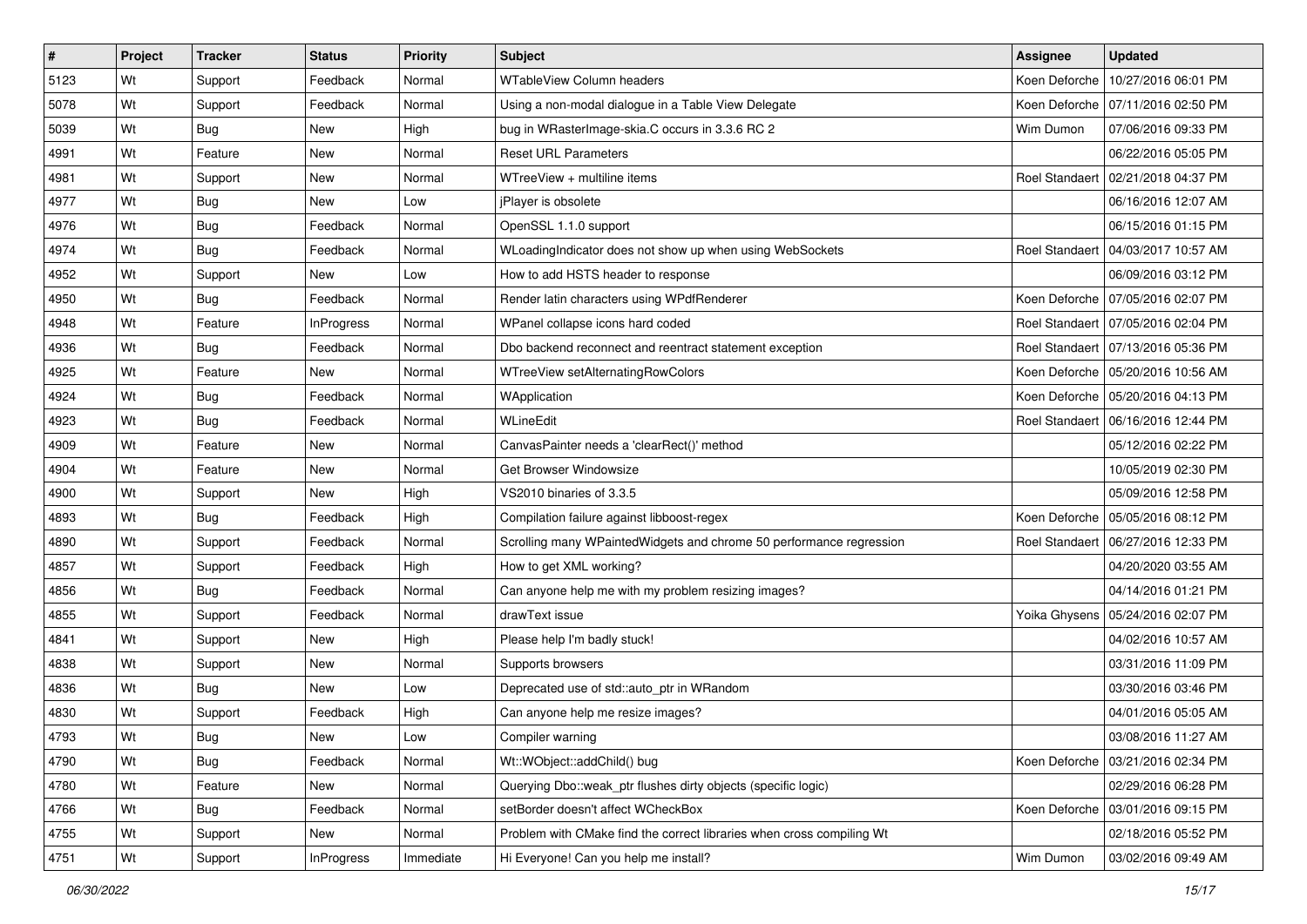| #    | Project    | <b>Tracker</b> | <b>Status</b> | <b>Priority</b> | Subject                                                                                                                                                                        | <b>Assignee</b>    | <b>Updated</b>                      |
|------|------------|----------------|---------------|-----------------|--------------------------------------------------------------------------------------------------------------------------------------------------------------------------------|--------------------|-------------------------------------|
| 4750 | Wt         | <b>Bug</b>     | Feedback      | Normal          | WTabWidget::setTabEnabled behavior changed                                                                                                                                     |                    | 02/19/2016 09:43 AM                 |
| 4733 | Wt         | <b>Bug</b>     | Feedback      | Normal          | WSuggestionPopup does not fire WFormWidget 'changed' signal                                                                                                                    |                    | Yoika Ghysens   05/03/2016 12:20 PM |
| 4726 | Wt         | Bug            | Feedback      | Normal          | [wt-3.3.5] WStackedWidget does not span its current widget when an WAnimation is used                                                                                          |                    | Koen Deforche   02/19/2016 11:55 AM |
| 4700 | Wt         | Feature        | New           | Normal          | Some suggestions for WTemplateFormView and WFormModel                                                                                                                          |                    | 01/26/2016 03:54 PM                 |
| 4676 | JWt        | <b>Bug</b>     | Feedback      | Normal          | eu.webtoolkit.jwt.WtServlet\$BoundSession throwing not serializable error when running on<br>appengine.                                                                        |                    | 01/22/2016 12:18 PM                 |
| 4669 | Wt         | <b>Bug</b>     | Feedback      | Normal          | Error build from source github                                                                                                                                                 |                    | 01/31/2016 04:40 PM                 |
| 4658 | Wt         | Feature        | <b>New</b>    | Normal          | Layout managers: support CSS flexbox as implementation                                                                                                                         |                    | 01/12/2016 11:33 AM                 |
| 4657 | Wt         | Bug            | Feedback      | Normal          | Returning 404 code in Wt app                                                                                                                                                   | Koen Deforche      | 01/11/2016 06:30 PM                 |
| 4656 | Wt         | Feature        | InProgress    | Low             | Touch event handling in Wt widgets                                                                                                                                             | Michiel<br>Derhaeg | 02/22/2017 10:39 AM                 |
| 4655 | Wt         | Feature        | Feedback      | Normal          | Out of date turtorials, exaple crashes, you want community to grow or die                                                                                                      |                    | 01/11/2016 06:59 PM                 |
| 4654 | Wt         | Feature        | New           | High            | Hide the native browse button from WFileUpload as it seems to become uglier and uglier<br>each year and provide a better looking modern, flexible, customizable control on top |                    | 01/07/2016 02:49 AM                 |
| 4642 | Wt         | <b>Bug</b>     | <b>New</b>    | Normal          | WAnimation doesn't work in WPopupMenu                                                                                                                                          |                    | 12/29/2015 05:54 AM                 |
| 4630 | Wt         | Feature        | <b>New</b>    | Normal          | Custom foreign key names                                                                                                                                                       |                    | 12/18/2015 02:05 PM                 |
| 4629 | Wt         | <b>Bug</b>     | Feedback      | Normal          | WTableView / QueryModel doesn't show all rows (stops at row 54782)                                                                                                             |                    | 12/18/2015 05:37 PM                 |
| 4597 | Wt         | <b>Bug</b>     | Feedback      | Normal          | WAudio, missing argument for timeUpdated and volumeChanged events                                                                                                              |                    | 01/01/2016 07:49 PM                 |
| 4592 | Wt         | <b>Bug</b>     | New           | Normal          | The Bat email client shows corrupted subject of a message sent by Wt::Mail::Client                                                                                             |                    | 01/11/2016 06:28 PM                 |
| 4585 | Wt         | Feature        | New           | Normal          | Dbo reentrant queries                                                                                                                                                          |                    | 11/23/2015 07:24 PM                 |
| 4579 | Wt         | Support        | Feedback      | Normal          | Wt 3.3.4 with boost 1.59 compiled with clang version 3.5.0 builds, but tests fail                                                                                              |                    | 12/31/2015 12:44 PM                 |
| 4571 | Wt         | Support        | <b>New</b>    | High            | Handle Key Press Globally                                                                                                                                                      |                    | 11/16/2015 01:47 PM                 |
| 4570 | Wt         | Bug            | New           | Normal          | RTL support for WNavigationBar (and WMenu)                                                                                                                                     |                    | 11/16/2015 06:44 AM                 |
| 4566 | Wt         | Feature        | <b>New</b>    | Normal          | Support for data caching in WTableView/WAbstractItemModel                                                                                                                      |                    | 11/12/2015 05:23 PM                 |
| 4562 | Wt         | Feature        | New           | Normal          | blurred/focus signal exposed in WWidget                                                                                                                                        |                    | 11/11/2015 09:51 AM                 |
| 4559 | Wt         | Feature        | New           | Normal          | Add standard/default/centralized print media css style sheet layout link to all generated<br>pages                                                                             |                    | 11/10/2015 04:20 PM                 |
| 4554 | Wt         | Support        | Feedback      | Normal          | Authorization lost on opening multiple tabs at the same time                                                                                                                   |                    | 11/20/2015 05:39 PM                 |
| 4553 | Wt         | <b>Bug</b>     | New           | Normal          | Wt segfault in WMessageResources::hibernate()                                                                                                                                  |                    | 11/06/2015 12:18 PM                 |
| 4540 | Wt         | Feature        | New           | Normal          | Wt 3.3.5 Release dates                                                                                                                                                         |                    | 11/04/2015 02:45 AM                 |
| 4534 | Wt         | <b>Bug</b>     | Feedback      | High            | Wt crashes                                                                                                                                                                     |                    | Koen Deforche   11/30/2015 09:56 AM |
| 4533 | Wt         | Bug            | Feedback      | Normal          | [wt-3.3.5-rc1] WTableView signaling order                                                                                                                                      |                    | Koen Deforche   11/05/2015 01:53 PM |
| 4527 | Wt         | <b>Bug</b>     | Feedback      | Normal          | <form> element is not rendered when using progressive bootstrap</form>                                                                                                         |                    | Koen Deforche   11/03/2015 01:18 PM |
| 4523 | <b>JWt</b> | Bug            | New           | Normal          | JSignal unmarshalling fails with latest chrome version (45.0)                                                                                                                  |                    | 10/26/2015 10:38 AM                 |